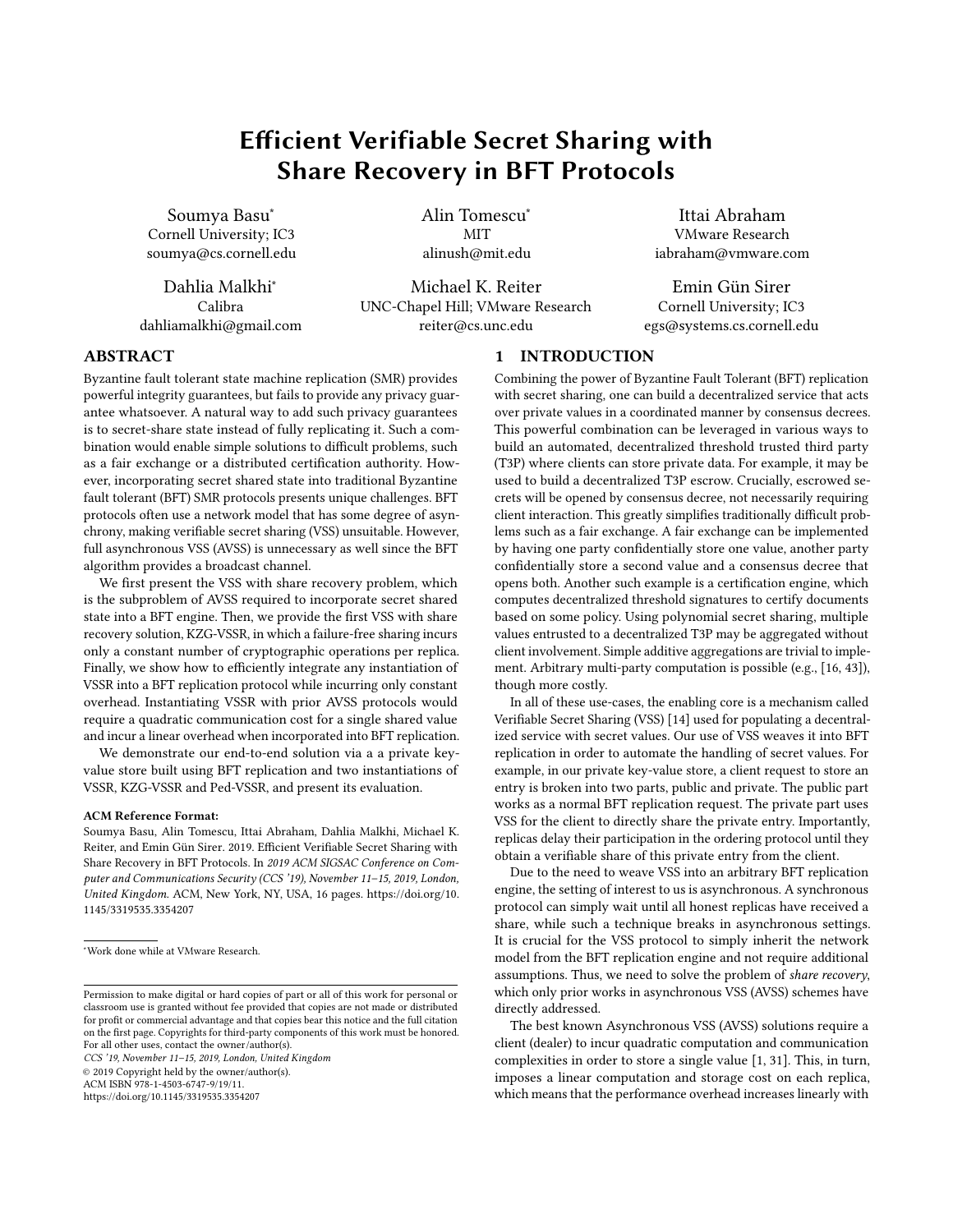the cluster size. When AVSS and BFT replication solutions were originally developed, most BFT solutions were aimed for systems of four (tolerating  $f = 1$  faults) or seven  $(f = 2)$  replicas. However, today, BFT replication is being revisited at scale in blockchain systems of hundreds or thousands of replicas [\[26,](#page-13-5) [46,](#page-13-6) [52\]](#page-13-7). Incurring such a large degradation in service performance for privacy may be prohibitively expensive.

To incorporate VSS into BFT protocols, this paper introduces a new verifiable secret sharing framework called VSSR. VSSR is a framework that, given a VSS scheme with certain properties, adds share recovery with only a constant factor overhead from the original VSS scheme. We instantiate VSSR in two ways: (1) KZG-VSSR, which uses Kate, et al.'s secret sharing scheme [\[31\]](#page-13-4) to instantiate a VSS that has constant time share verification and (2) Ped-VSSR, which uses Pedersen's secret sharing scheme [\[44\]](#page-13-8) which, while only providing linear time share verification and recovery, uses cheaper cryptographic operations and is faster for smaller clusters. Our framework is based on one key concept: the recovery polynomial. The recovery polynomial is a single polynomial that encodes recovery information for f shares. Thus, by only sharing a small, constant number of additional polynomials, the client can enable all  $3f + 1$  shares to be recovered.

We intertwine Ped-VSSR and KZG-VSSR in a BFT replication system and build a full private key-value store solution. Our key-value store performs well in practice, with only a 30% to 50% throughput overhead over a non-private key-value store with request latencies less than 35 milliseconds.

This paper contributes a new framework for incorporating VSS into BFT replication systems through the use of recovery polynomials, VSSR. We then instantiate VSSR using two verifiable secret sharing schemes and benchmark the overhead that our new framework adds. Finally, we incorporate our two instantiations into PBFT [\[13\]](#page-13-9) and evaluate a private, Byzantine Fault Tolerant key value store.

### <span id="page-1-1"></span>2 TECHNICAL OVERVIEW

In this section, we provide a high-level, informal overview of the core technique we use to solve the VSS with share recovery problem. We first introduce the asynchronous VSS (AVSS) problem and show how share recovery arises in the AVSS setting and its relation to Byzantine Fault Tolerance. We then discuss some prior works in AVSS and common techniques for solving the share recovery problem. Finally, we provide a high level overview of our contribution.

#### 2.1 The Asynchronous VSS Problem

In the asynchronous VSS problem, a dealer shares to a group of n participants a polynomial s. The API for sharing is denoted by vssShare. If the sharing completes anywhere, then eventually every non-faulty participant completes the sharing. The basic method for secret sharing is to provide participant *i* a point  $(x_i, s(x_i))$  on the polynomial s. The method fulfills two key properties, hiding and polynomial s. The method fulfills two key properties, hiding and binding.

Loosely speaking, hiding means that for a polynomial s of degree f, any  $k = f + 1$  shares suffice to reconstruct it via interpolation (API: vssReconstruct), and that no combination of  $f$  or less reveal any information about it. Binding means that every participant receives, in addition to its private share, a global commitment c to the polynomial s that binds the share it receives as a verifiable valid share of s (API: vssVerify).

In asynchronous settings, a dealer can wait for at most  $n - f$ participants to acknowledge receiving a valid share, before it inevitably may walk away. Note that it is possible for the dealer to walk away before all of the honest replicas have a valid share. The asynchronous VSS problem requires that if the dealer (or any participant) completes the share protocol, then every correct participant can eventually reconstruct its share using a distributed protocol with  $f + 1$  correct participants: Participants contribute recovery information (API: vssRecoverContrib<sup>∗</sup> ), which is validated by the recipient (API: vssRecoverVerify<sup>∗</sup> ) and then combined to reconstruct the missing share (API: vssRecover<sup>\*</sup>).

VSS in Byzantine Fault Tolerance Incorporating VSS into Byzantine Fault Tolerance (BFT) presents some unique challenges. BFT protocols have a large variety of network assumptions and consequently have to handle the scenario where a replica is missing part of the state. In traditional BFT protocols, the replicated state is identical across replicas, making state recovery a matter of transmitting and validating the state. With secret shared state, each replica stores a unique share of the replicated private state, which makes the problem of share recovery much more complicated. AVSS protocols have minimal assumptions on the network and must solve an analogous version of share recovery.

There are a few key design goals to meet when incorporating AVSS into BFT. For example, it is acceptable for a Byzantine client to lose the hiding guarantee. However, every sharing must always be binding, since otherwise the replicated state machine can be in an inconsistent state. Typical AVSS schemes need a reliable broadcast protocol to guarantee this binding property. However, state machine replication (SMR) also solves the reliable broadcast problem, eliminating the need for VSSR to implement reliable broadcast. In particular, VSSR does not make any assumptions about the network itself.

Additionally, there are many different Byzantine Fault Tolerance (BFT) algorithms in the literature that have been optimized to perform under certain circumstances. For example, some BFT algorithms [\[26,](#page-13-5) [34\]](#page-13-10) have often incorporated a linear "fast-path" suitable for cases where there are few failures. In particular, this search for more optimized performance in the common case is something that we foresee continuing in the BFT literature.

Thus, it is important for a secret sharing scheme to have minimal overhead in the common case. In particular, a verifiable secret sharing scheme used in BFT must meet the requirement that sharing a secret only requires replicas to compute a constant number of cryptographic operations. This ensures that the same techniques will be reusable for more scalable BFT protocols that work with larger clusters.

#### <span id="page-1-0"></span>2.2 Existing Solutions

The seminal work by Shamir [\[49\]](#page-13-11) introduced the idea of employing polynomial interpolation, a technique that was used before for error correction codes, to share a secret with unconditional security. A line of work emanated from this result and addressed many additional features, such as share verifiability, asynchrony, and proactive share refresh.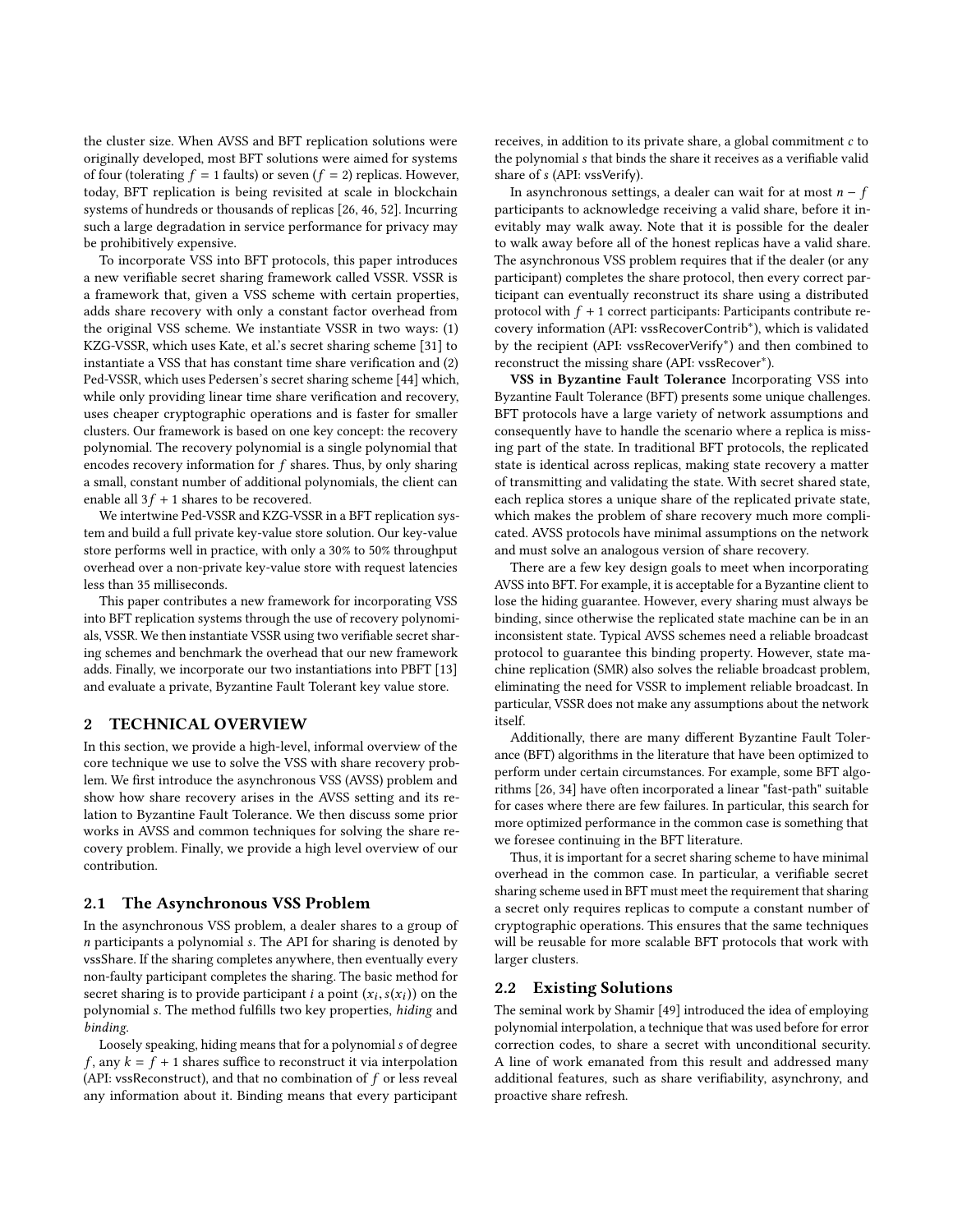Share verifiability tackles the problem of a malicious dealer that equivocates and maliciously shares values that are inconsistent. There are many such schemes with different properties, from classical works such as Feldman's [\[22\]](#page-13-12) and Pedersen's [\[44\]](#page-13-8) schemes to newer works such as Kate et al. [\[31\]](#page-13-4) and SCAPE [\[12\]](#page-13-13). VSSR can take many of these works as input and construct a verifiable secret sharing scheme that provides share recovery.

Original solutions for asynchronous VSS in the informationtheoretic setting were introduced in the context of Byzantine agreement and secure MPC [\[11\]](#page-13-14). They incur communication complexity of  $O(n^6 \log n)$  and message complexity  $O(n^5)$ .<br>AVSS The first practical asymphronous VSS

AVSS. The first practical asynchronous VSS solution in the computational setting was introduced by Cachin et al. [\[8\]](#page-13-15). We will refer to it by the name AVSS. To handle share recovery, AVSS uses a bivariate secret polynomial  $\hat{s}(\cdot, \cdot)$ . Share *i* consists of two univariate polynomials,  $\hat{s}(i, \cdot)$ ,  $\hat{s}(\cdot, i)$ , and so the dealer sends  $O(n)$  information to each participant. A missing i'th share can be reconstructed from  $f + 1$  evaluations of  $\hat{s}(i, \cdot)$  and  $f + 1$  evaluations of  $\hat{s}(\cdot, i)$ , incurring linear communication overhead per recovery, for an overall recovery complexity of  $O(n^2)$  messages and  $O(n^3)$  bits.<br>Additionally, participants need to verify that all shares

Additionally, participants need to verify that all shares are bound to the same polynomial. AVSS makes use of Pedersen polynomial commitments [\[44\]](#page-13-8) for all polynomials  $\hat{s}(i, \cdot)$ ,  $\hat{s}(\cdot, i)$ ,  $i = 1..n$ . This commitment scheme leverages the hardness of discrete log in a multiplicative group of order  $q$  with generator  $q$ . A commitment  $c(v)$  to a value  $v \in \mathbb{Z}_q$  is a value  $g^v h^r$ , where h is another element<br>of the group and r is a secret drawn at random from  $\mathbb{Z}_q$ . A Peder $v \in \mathbb{Z}_q$  is a value  $y \cdot n'$ , where *n* is another element<br>of the group and *r* is a secret drawn at random from  $\mathbb{Z}_q$ . A Peder-<br>sen commitment to a polynomial  $s(.) \in \mathbb{Z}$ . [x] consists of a set of sen commitment to a polynomial  $s(\cdot) \in \mathbb{Z}_q[x]$  consists of a set of commitments to *n* values, i.e.,  $c(s(\cdot)) = {\langle x_i, c(s(x_i)) \rangle}^n_{i=1}$ . Given communicies to *h* values, i.e.,  $c(s(\cdot)) = \sqrt{x_1}, c(s(x_1))/f_{i-1}$ . Given<br>any pair  $\langle x, s(x) \rangle$ , it is possible to verify that this point is on  $s(\cdot)$ <br>using the commitment's homomorphic properties i.e. that for any using the commitment's homomorphic properties, i.e., that for any  $v_1, v_2 \in \mathbb{Z}_q$ ,  $c(v_1)c(v_2)$  is a valid commitment to  $v_1 + v_2$  mod q.

AVSS weaves into the sharing protocol the dissemination of commitments [\[7\]](#page-13-16) while incurring message complexity  $O(n^2)$  and<br>communication complexity  $O(n^3)$ communication complexity  $O(n^3)$ .<br> **e AVSS-SC** Kate et al. [31] introd

eAVSS-SC. Kate et al. [\[31\]](#page-13-4) introduces a polynomial commitment that has constant size. This commitment scheme leverages the hardness of the q-Strong Diffe-Hellman assumption in some group with order p where q is a generator. In Kate et al., a commitment  $c(s(\cdot))$ is defined as  $c(s(\cdot)) = g^{s(\tau)}$ , where  $\tau$  is unknown to all participants<br>and  $s(\tau)$  is the polynomial s evaluated at  $\tau$ . To commit to a particiand  $s(\tau)$  is the polynomial s evaluated at  $\tau$ . To commit to a particular evaluation (or share)  $s(i)$ , the dealer also produces a witness, д is possible to verify that the share is indeed the evaluation of the  $\frac{s(\tau)-s(i)}{\tau-i}$ . Given any triple of share, witness and commitment, it polynomial at that point using a bilinear map. The technique was employed by Backes et al. [\[3\]](#page-13-17) to construct an asynchronous VSS scheme called eAVSS-SC that incurs both message and communication complexities  $O(n^2)$ .<br>In eAVSS-SC, a dealer

In eAVSS-SC, a dealer chooses, in addition to the secret polynomial s, another *n* polynomials  $\hat{s}_i$ ,  $i = 1..n$ .  $\hat{s}_i$  encodes share *i* of s<br>for recovery purposes. Each of s,  $\hat{s}_i$ , has a constant-size polynomial for recovery purposes. Each of s,  $\hat{s}_i$ , has a constant-size polynomial commitment due to the scheme by Kate et al. [31]. The commit commitment due to the scheme by Kate et al. [\[31\]](#page-13-4). The commitments are constructed such that a commitment of  $\hat{s}_i$  validates it as a share of s. Using the homomorphism of the commitments, eAVSS-SC weaves into the sharing protocol the dissemination of commitments while incurring  $O(n^2)$  message and bit complexity.

<span id="page-2-0"></span>

| Technique                  | <b>Sharing Phase</b> |         | Recovery Phase |
|----------------------------|----------------------|---------|----------------|
|                            | Client               | Replica | Replica        |
| Bivariate Polynomials [42] | $O(n^2)$             | O(n)    | $O(n^2)$       |
| Resharing [36]             | O(n)                 | O(1)    | $O(n^2)$       |
| Batching [1]               | $O(n^2)$             | O(n)    | $O(n^2)$       |
| <b>KZG-VSSR</b>            | O(n)                 | O(1)    | O(n)           |
| Ped-VSSR                   | $O(n^2)$             | O(n)    | $O(n^2)$       |

Table 1: Communication overhead of possible VSSR designs in the typical scenario when the dealer is honest.  $n$  denotes the number of replicas. For the recovery phase, we present the cost of the recovering replica.

#### 2.3 Share Recovery Techniques

AVSS schemes, like the above, and proactive secret sharing [\[30\]](#page-13-20) present possible solutions to the problem of verifiable secret sharing with share recovery. However, these schemes are not amenable for use in Byzantine Fault Tolerance protocols.

In prior AVSS schemes, the dealer computes  $O(n^2)$  commitment<br>uses and sends  $O(n^2)$  bits. Hence to date all asymphronous VSS values and sends  $O(n^2)$  bits. Hence, to date, all asynchronous VSS<br>solutions require a dealer storing a single secret to incur  $O(n^2)$ solutions require a dealer storing a single secret to incur  $O(n^2)$ <br>communication complexities which means that a replica's CPU communication complexities, which means that a replica's CPU must typically perform  $O(n)$  cryptographic operations for a single sharing. This can be quite prohibitive for moderate  $n$  values, e.g.,  $n = 1,000$ , and infeasible for  $n = 50,000$ . Fundamentally, prior asynchronous VSS schemes allow share recovery by having the dealer enumerate all pairwise responses between replicas during recovery. In other words, if replica i is helping replica  $\hat{i}$  recover, the dealer has shared with *i* the response to send to  $\hat{i}$ . This must necessarily incur quadratic bandwidth on the dealer and linear CPU overhead on each replica.

Prior proactive secret sharing schemes (PSS) offer other approaches to share recovery. Some PSS schemes have the dealer enumerate all pairwise responses through the use of bivariate polynomials [\[36,](#page-13-19) [42\]](#page-13-18). This approach shares the same performance overhead and weaknesses as state-of-the-art AVSS schemes. Other PSS schemes use a resharing technique [\[6,](#page-13-21) [41\]](#page-13-22), where each replica first constructs a secret sharing of their original share and then reconstructs a new share through interpolation. While this has low overhead in the sharing phase, this forces every replica to obtain a new share whenever a single replica needs to initiate share recovery. A third technique employed by PSS schemes is batching [\[4,](#page-13-23) [5\]](#page-13-24), where the cost is still quadratic but  $O(n)$  shares can be shared in parallel. Batching was also leveraged by a recent AVSS protocol to have a linear amortized overhead [\[1\]](#page-13-3). While batching has the same asymptotic overheads as KZG-VSSR in a failure free environment, it requires waiting for  $O(n)$  shares which incurs high latency when n is large.

VSSR uses a different approach, where we make use of a distributed pseudorandom function (DPRF) and generate recovery responses dynamically using information shared in the setup phase. Table [1](#page-2-0) compares the bandwidth costs of the different ways to instantiate VSSR.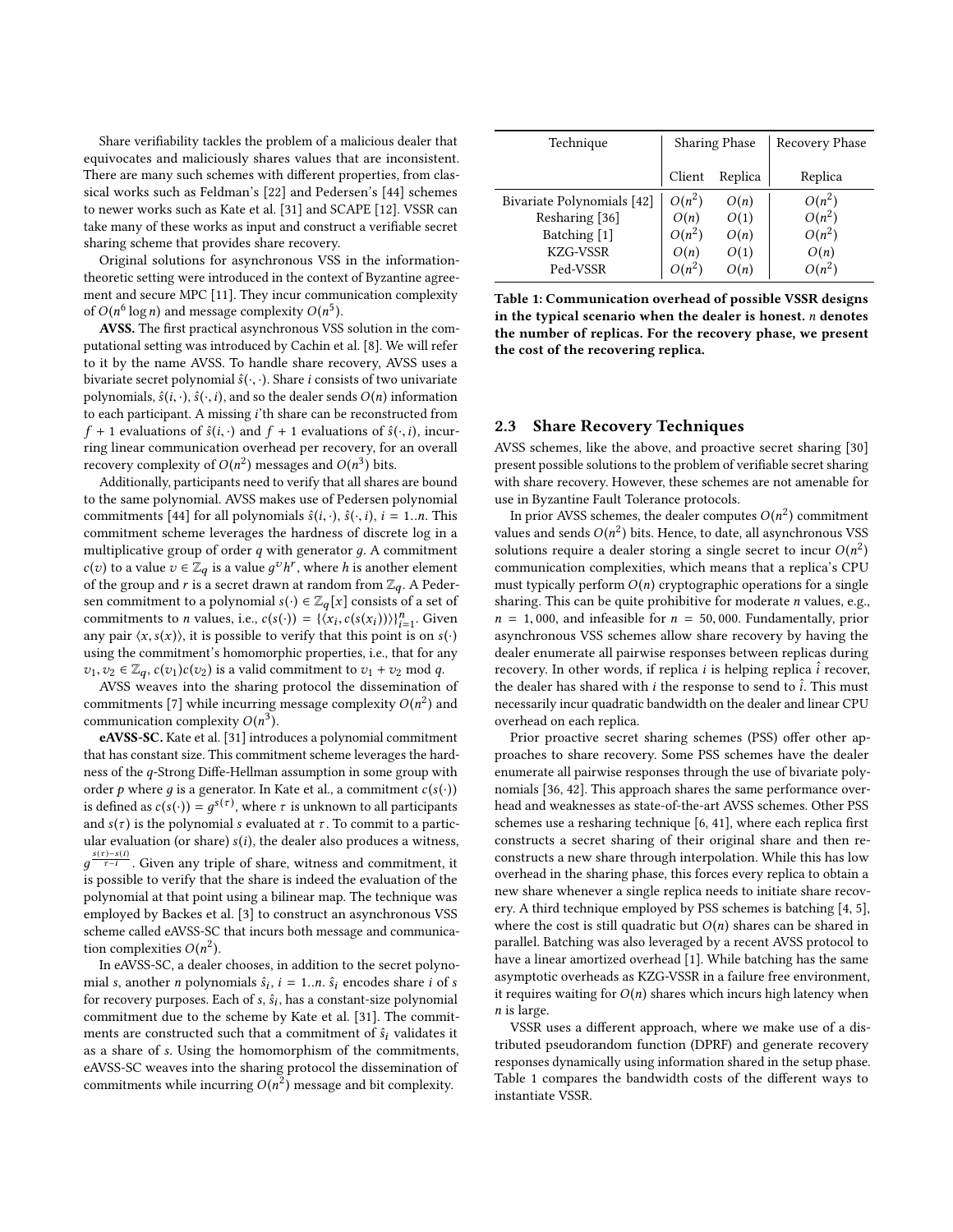## 2.4 VSSR

Our solution, named VSSR (for 'VSS with Recovery'), is the first in which the replica work is constant per sharing in the failure free case. In the worst case, when there are f participant failures or the dealer is Byzantine, the overhead is still quadratic as in prior schemes. We present a strawman solution that introduces the key insight behind VSSR and describe how our final solution fixes the issues present in the strawman.

Our strawman uses proactive secret sharing [\[30\]](#page-13-20) to help a participant re-compute the original share that they were given. Informally, suppose that a replica i has share  $s(i)$ , which is simply a point on the polynomial s. In order to recover this share, we are given a Recovery Polynomial (RP), which is random at every point except for  $i$ , where show the original polynomial and the masking polynomial,  $s_i(\cdot) + s(\cdot)$ ,<br>it can recover its own share without obtaining any information  $s_i(i) = 0$ . Thus, if the recovering replica *i* receives shares of the sum it can recover its own share without obtaining any information about any other share.

The strawman solution assumes that the recovery polynomial is given for free. We solve this by having the dealer construct the recovery polynomials and sharing it with the replicas. The system assumes optimistically that the dealer is honest in sharing the recovery polynomials. If, later on, the dealer is found to be dishonest, then the privacy guarantee for the dealer is broken and the secret is revealed. At this point, our scheme still pays a quadratic overhead in the common case.

The second problem our strawman solution has is that it requires one recovery polynomial for each share. This means that the dealer must construct n recovery polynomials and incur a quadratic overhead. We bring this overhead down by a factor of  $f$ , which equals  $\frac{n}{3}$  in our case, by allowing f shares to be recovered by a single<br>recovery polynomial. We do this by removing the constraint that recovery polynomial. We do this by removing the constraint that  $\epsilon_1(t)$ ,  $\epsilon_2(t)$  communicate the value of  $s_i(t)$  efficiently. This means that the dealer constructs four recovery polynomials, which is a constant  $s_i(i) = 0$  and using a distributed pseudorandom function in order dealer constructs four recovery polynomials, which is a constant factor overhead to the original VSS scheme.

We now present a high level description of our final protocol. To share a secret, the dealer partitions the secret shares of s into  $\ell = \lceil n/f \rceil$  groups, and uses  $\ell$  recovery polynomials (RPs)  $s_j$ ,  $j = 1..\ell$ , to encode the corresponding groups. Every one of the original n to encode the corresponding groups. Every one of the original  $n$ shares of s is encoded in one of the RPs. The dealer shares both s and the  $s_j$ 's among the *n* participants, and participants use the  $s_j$ 's for share recovery for share recovery.

More specifically, an RP  $s_j$  is a random polynomial of degree f<br>it has f pre-defined points. For  $(i-1)f \le i \le if$  the recovery that has f pre-defined points. For  $(j − 1)f ≤ i < jf$ , the recovery polynomial  $s_j$  is constructed so that  $s_j(i) = y_i$ , where  $y_i = \mathcal{F}(i)$ <br>for a DPPE  $\mathcal{F}$  with reconstruction threshold  $f$ . In our actual confor a DPRF  $\mathcal F$  with reconstruction threshold  $f$ . In our actual construction,  $y_i = \mathcal{F}(\langle r, i \rangle)$  for a random value r, to ensure that  $s_j$  is<br>distinct for each sharing, but we olide r for our discussion here distinct for each sharing, but we elide  $r$  for our discussion here.

To recover its share, participant i probes other participants, to which each participant responds with its share of  $s + s_j$  for  $j = \lceil i/f \rceil$ . Each participant  $\hat{i}$  can construct its response from its shares of s and sje i.e., of the secret value  $s_j(i)$ . (In API terms, vssRecoverContrib<sup>\*</sup>):<br>i.e., of the secret value  $s_j(i)$ . (In API terms, vssRecoverContrib<sup>\*</sup>) s<sub>j</sub>. In addition, participant  $\hat{i}$  also responds with their shares of  $\mathcal{F}(i)$ , returns a share of  $s + s_j$  and a share of  $\mathcal{F}(\hat{i})$ .) Participant  $\hat{i}$  then<br>reconstructs  $s + s_j$  in full and computes  $(s + s_j)(i) - \mathcal{F}(i) - s(i)$ reconstructs  $s + s_j$  in full and computes  $(s + s_j)(i) - \mathcal{F}(i) = s(i)$ <br>(API: vssRecover\*) (API: vssRecover<sup>∗</sup> ).

To verify a recovery share (vssRecoverVerify<sup>∗</sup> ), participant i first validates each share of  $s+s_j$  that it receives against the commitment  $c(s + s_j)$ , which it computes from  $c(s)$  and  $c(s_j)$ . Then it validates the recovery result against the commitment  $c(s)$ the recovery result against the commitment  $c(s)$ .

If validation fails, then participant  $i$  can prove to the other participants that the dealer is bad. In that case, different from AVSS and eAVSS-SC, participants expose the dealer's secret.

The complexities incurred by different participants at different steps of the VSSR protocol instantiated with Kate et al. [\[31\]](#page-13-4) are as follows. A dealer provides each of n participants shares and constant-size commitments on  $\ell$  + 1 polynomials. The total communication complexity is  $O(\ell n)$ , or simply  $O(n)$  since in our setting,  $\ell$ is four. When a participant receives a recovery request, it sends a constant amount of information to the requester, for a total  $O(t)$ communication for t requests. Finally, each participant requiring share recovery obtains shares from other participants incurring  $O(n)$  communication, for a total  $O(tn)$  communication for t requests.

## 3 SHARE RECOVERY IN VSS

In this section, we detail our VSS protocol and its security. We begin with the definitions of distributed pseudorandom functions (Section [3.1\)](#page-3-0) and verifiable secret sharing (Section [3.2\)](#page-4-0). We will then detail our goals (Section [3.3\)](#page-4-1), further assumptions on which our scheme builds (Section [3.4\)](#page-5-0), our construction (Section [3.5\)](#page-5-1) and its security (Section [3.6\)](#page-6-0). Finally, we show how to instantiate our implementation (Section [3.7\)](#page-7-0).

Note that our proofs are applicable to  $any$  schemes that satisfy our descriptions below. To highlight the generality of our descriptions, we instantiate our secret sharing scheme described in Section [3.2](#page-4-0) in two ways [\[31,](#page-13-4) [44\]](#page-13-8), of which one gives us the desired asymptotic complexity while the other uses more inexpensive cryptographic operations.

#### <span id="page-3-0"></span>3.1 Distributed Pseudorandom Functions

A distributed pseudorandom function (DPRF) is a pseudorandom function that requires the cooperation of  $k$  replicas out of  $n$  to-tal replicas to evaluate [\[40\]](#page-13-25). A DPRF  $\mathcal F$  provides the following interfaces, where  $[n] = \{1, \ldots, n\}.$ 

- dprfInit is a randomized procedure that returns a set of pairs  $\{\langle \text{d}pk_i, \text{d}sk_i \rangle \}_{i \in [n]} \leftarrow \text{dprflinit}(1^{\kappa}, k, n, \mathbf{D}, \mathbf{R})$ . Each  $\text{d}pk_i$  is nublic key and each  $\text{d}sk_i$  is its corresponding private key public key, and each  $dsk_i$  is its corresponding private key.
- dprfContrib is a randomized procedure that returns a con*tribution*  $d$  ← dprfContrib( $d$ s $k_i$ ,  $x$ ) if  $x \in D$  and failure ( $\perp$ ) otherwise otherwise.
- dprfVerify is a deterministic procedure that returns a boolean value. We require that dprfVerify( $dpk_i$ , x, d) returns true if  $d$  is output from dprfContrib( $dsk$ , x) with ponzero probad is output from dprfContrib $(dsk_i, x)$  with nonzero proba-<br>bility for the private key deky corresponding to dak bility, for the private key  $dsk_i$  corresponding to  $dpk_i$ .<br>dprfEval is a deterministic procedure that returns a
- dprfEval is a deterministic procedure that returns a value y ← dprfEval(x, { $d_i$ }<sub>i∈I</sub>), where  $y \in \mathbb{R}$ , if  $x \in \mathbb{D}$ , |I| ≥ k and<br>for all  $i \in I$ , dprfVarify(dpk x d;) returns true. Otherwise for all *i* ∈ *I*, dprfVerify( $dpk_i$ , *x*,  $di$ ) returns true. Otherwise, dprfFval(*x* { $di$ }}  $i$ si) returns { dprfEval( $x, \{d_i\}_{i \in I}$ ) returns ⊥.

Security for a distributed pseudorandom function (DPRF), informally, is defined by an adversary that is unable to distinguish the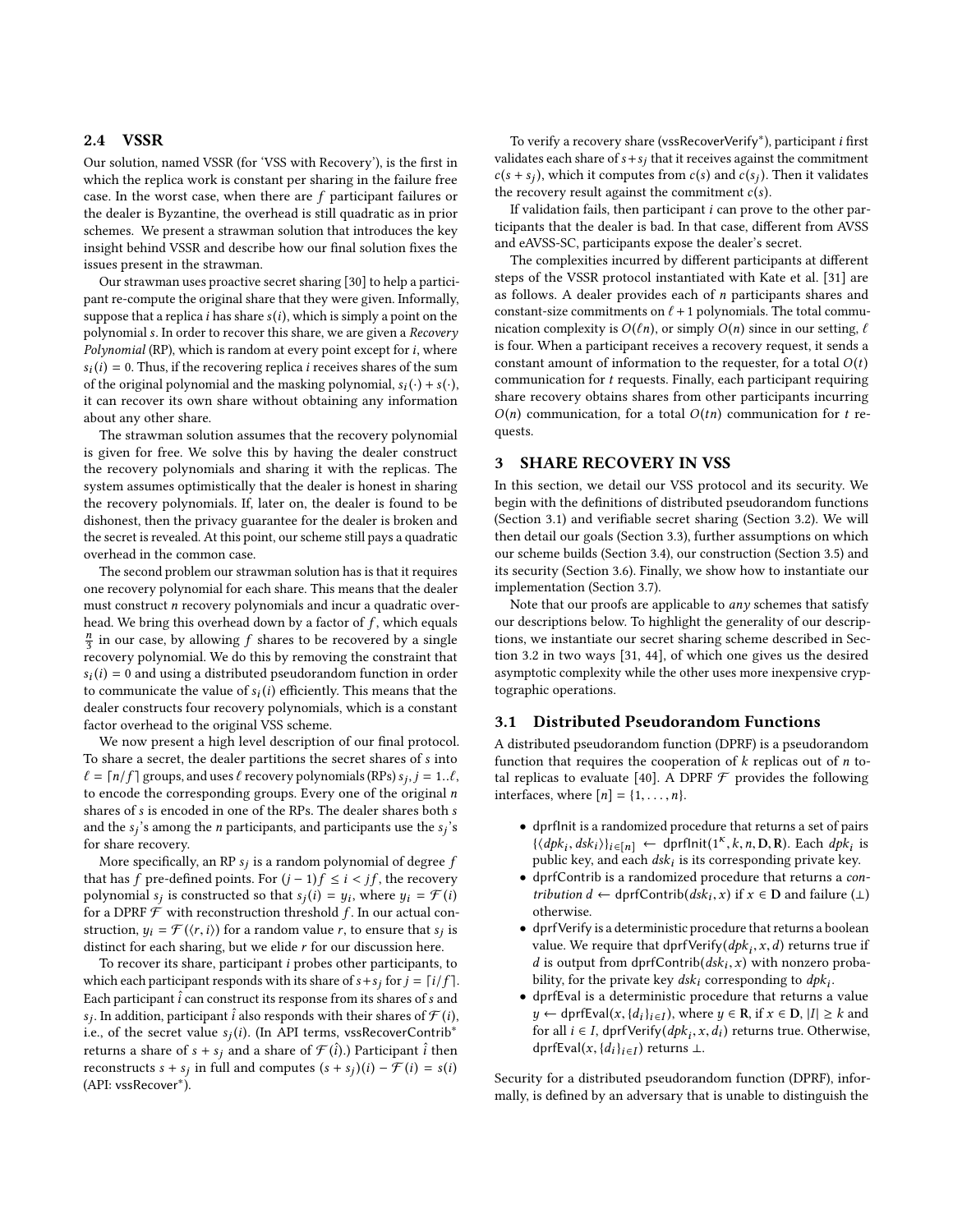output from the DPRF from a random oracle even if it has the ability to compromise any set of  $k - 1$  replicas.

More formally, security for a distributed pseudorandom function is defined as follows. An adversary  $\mathcal{A}_{\mathcal{F}}$  is provided inputs  $\langle \frac{dpk_i}{i\epsilon[n]}, k, n, D, \text{ and } R, \text{ where } \{ \frac{dpk_i}{dsk_i} \}_{i \in [n]} \leftarrow$ 

dprfInit( $I^{\kappa}$ , k, n, D, R). In addition,  $\mathcal{A}_{\mathcal{F}}$  is given oracle access to  $n + 1$  oracles. The first n oracles denoted  $(\mathcal{O}_{\mathcal{F}})$ , such support  $n + 1$  oracles. The first *n* oracles, denoted  $\langle O_{\mathcal{F},i} \rangle_{i \in [n]}$ , each supports two types of queries  $\mathcal{A}_{\mathcal{F}}$  can invoke  $O_{\mathcal{F},i}$  contrib(x) which ports two types of queries.  $\mathcal{A}_{\mathcal{F}}$  can invoke  $O_{\mathcal{F},i}$  contrib(x), which<br>returns dprfContrib(dsk: x), or it can invoke  $O_{\mathcal{F},i}$  compromise returns dprfContrib( $dsk_i, x$ ), or it can invoke  $O_{\mathcal{F}, i}$ .compromise, which returns  $dsk_i$ . The last oracle provided to  $\mathcal{A}_{\mathcal{F}}$  is denoted which returns  $dsk_i$ . The last oracle provided to  $\mathcal{A}_{\mathcal{F}}$  is denoted  $\Omega_{\mathcal{F}}^2$ .  $\mathbf{D}_{\mathcal{F}}$ ,  $\mathbf{D}_{\mathcal{F}}$  and is instantisted as an a of two appeles, either  $\Omega_{\mathcal{F}}^{rel}$  $O_{\mathcal{F}}^? : \mathrm{D} \to \mathrm{R}$  and is instantiated as one of two oracles, either  $O_{\mathcal{F}}^{\mathrm{real}}$ or  $O_f^{\text{rand}}$ . Oracle  $O_f^{\text{real}}$ , on input x, selects a subset  $I \subseteq [n]$  at ran-<br>demographic  $I|_{\mathcal{F}}$  is used to  $f$  and  $\mathcal{F}$  are contributed for each i.e. I. dom of size  $|I| = k$ , invokes  $d_i \leftarrow O_{\mathcal{F},i}$ .contrib(x) for each  $i \in I$ ,<br>and natures degree  $|f(x)| \leq \lambda$ . Oracle O<sup>rand</sup> is instantiated as a and returns dprfEval(x,  $\{d_i\}_{i \in I}$ ). Oracle  $O_f^{\text{rand}}$  is instantiated as a function chosen uniformly et random from the set of all functions function chosen uniformly at random from the set of all functions from D to R. For any  $x \in D$ , let  $I_x$  be the oracle indices such that for each  $i \in I_x$ ,  $\mathcal{A}_{\mathcal{F}}$  invokes  $O_{\mathcal{F},i}$ , compromise or  $O_{\mathcal{F},i}$ , contrib(x).<br>Then  $\mathcal{A}_{\mathcal{F}}$  is legitimate if  $|I| < k$  for every x for which  $\mathcal{A}_{\mathcal{F}}$  in-Then,  $\mathcal{A}_{\mathcal{F}}$  is legitimate if  $|I_x| < k$  for every x for which  $\mathcal{A}_{\mathcal{F}}$  invokes  $O_{\mathcal{F}}^2(x)$ . Finally,  $\mathcal{A}_{\mathcal{F}}$  outputs a bit. We say that the distributed pseudorandom function is secure if for all legitimate adversaries  $\mathcal{A}_{\mathcal{F}}$  that run in time polynomial in  $\kappa$ ,

<span id="page-4-3"></span>
$$
\mathbb{P}\left(\mathcal{A}_{\mathcal{F}}^{\langle O_{\mathcal{F},i}\rangle_{i\in[n]},O_{\mathcal{F}}^{\text{real}}}(\langle dpk_{i}\rangle_{i\in[n]},k,n,\mathbf{D},\mathbf{R})=1\right) - \mathbb{P}\left(\mathcal{A}_{\mathcal{F}}^{\langle O_{\mathcal{F},i}\rangle_{i\in[n]},O_{\mathcal{F}}^{\text{rand}}}(\langle dpk_{i}\rangle_{i\in[n]},k,n,\mathbf{D},\mathbf{R})=1\right)
$$
(1)

is negligible in  $\kappa$ .

#### <span id="page-4-0"></span>3.2 Verifiable Secret Sharing

Verifiable Secret Sharing (VSS) is a way to share a secret so that it requires a coalition of  $k$  replicas out of  $n$  total replicas in order to reconstruct the secret. A VSS scheme provides the following interfaces:

- vssInit is a randomized procedure that returns
- $\langle q, \{\langle vpk_i, vsk_i \rangle\}_{i \in [n]} \rangle \leftarrow$  vsslnit(1<sup>k</sup>, k, n). Here, q is a prime of length  $\kappa$  hits. Each  $v\kappa$ , is a public key, and each  $v\kappa$ , is of length  $\kappa$  bits. Each  $vpk_i$  is a public key, and each vs $k_i$  is<br>its corresponding private key its corresponding private key.
- vssShare is a randomized procedure that produces  $\langle c, \{u_i\}_{i \in [n]} \rangle \leftarrow \text{vssShare}(s, q, \{vpk_i\}_{i \in [n]})$ . Here,  $s \in \mathbb{Z}_q[x]$ <br>is a degree  $k-1$  polynomial, and a and  $\{vpk_i\}_{i \in [n]}$  are as is a degree  $k - 1$  polynomial, and q and  $\{vpk_i\}_{i \in [n]}$  are as<br>output by vsslnit. The value c is a commitment and each u output by vsslnit. The value  $c$  is a commitment, and each  $u_i$ is a share.
- vssVerify is a deterministic procedure that returns a boolean. We require that vssVerify( $vpk_i, c, u_i$ ) return true if  $\langle c, u_i \rangle$ <br>(i.e. with arbitrary  $\{u_k\}_{k=1}^{\infty}$ ) is output from (i.e., with arbitrary  $\{u_i\}_{i\neq j}$ ) is output from<br>vssShare(s, a, {vpk, }, {-t, }) with nonzero p

vssShare(s, q, { $vpk_i$ } $i \in [n]$ ) with nonzero probability.<br>vssReconstruct is a deterministic procedure that

• vssReconstruct is a deterministic procedure that returns a value  $s \leftarrow$  vssReconstruct(c, { $\langle vpk_i, u_i \rangle$ }<sub>i∈I</sub>) where  $s \in \mathbb{Z}_e[x]$  of degree  $k - 1$  if  $|I| > k$  and for all  $\mathbb{Z}_q[x]$  of degree  $k - 1$ , if  $|I| \ge k$  and for all  $i \in I$ , yes Verify (*ypk*, c, y) returns true. Of

 $i \in I$ , vssVerify(*vpk<sub>i</sub>*, *c*, *u<sub>i</sub>*) returns true. Otherwise,<br>vssReconstruct(*c*, {(*vnk*, *ui*)}, *ci*) returns | vssReconstruct(c,  $\{\langle p_k, u_i \rangle\}_{i \in I}$ ) returns  $\perp$ .<br>security of a VSS scheme lies in its hiding an

The security of a VSS scheme lies in its hiding and binding properties.

3.2.1 Hiding. Informally, the hiding property is set up in the following way. Suppose you have an adversary that gave the client two secrets, of which the client picked one randomly and shared

it using our VSS scheme. Even with access to  $k − 1$  of the replicas and their secrets, the adversary cannot tell which secret was shared with high probability. Note that our hiding definition is computational since we would like our transformation to be as ambivalent to the underlying secret sharing scheme as possible. Any information theoretic secret sharing scheme would satisfy these requirements as well.

More formally, a hiding adversary  $\mathcal{A}_{\gamma}$  is provided inputs q and  $\{vpk_i\}_{i\in[n]},$  where  $\{q, \{\langle vpk_i, vsk_i\rangle\}_{i\in[n]}\}\leftarrow \text{vsshift}(1^k, k, n),$  and  $\{acces \text{ to } n+1 \text{ or } \text{ackes} \text{ or } \text{or } \text{chooseed}(Q_i, \cdot) \}_{i\in[n]}\}$ access to  $n + 1$  oracles. The first n oracles are denoted  $\langle O_V, i \rangle_{i \in [n]}$ ;<br>each  $O_{\mathcal{O}_V,i}$  is initialized with usk, and can be invoked as described each  $O_{V,i}$  is initialized with vsk<sub>i</sub> and can be invoked as described<br>helow. The last angels arguided to  $\mathcal{I}_{v,i}$  is denoted  $O_{V,i}^{k}$  where h  $\epsilon$ below. The last oracle provided to  $\mathcal{A}_{\mathcal{V}}$  is denoted  $O_{\mathcal{V}}^b$ , where  $b \in$ {0, 1}.  $\mathcal{A}_{\gamma}$  can invoke this oracle with two inputs  $s_0, s_1 \in \mathbb{Z}_q$ . When invoked,  $O_V^b$  generates a random  $\hat{s} \in \mathbb{Z}_q[x]$  of degree  $k-1$  such that  $\hat{s}(0) = s_0$  and performs  $(s_0[u_1], s_1)$ . Vershare( $\hat{s}_0$  a lank  $|s_0|$ ,  $s_1$ )  $\hat{s}(0) = s_b$  and performs  $\langle c, \{u_i\}_{i \in [n]}\rangle \leftarrow \text{vssShare}(\hat{s}, q, \{vpk_i\}_{i \in [n]})$ ,<br>providing  $c$  to  $\mathcal{A}_{\alpha}$  and  $\langle c, u_i \rangle$  to  $Q_{\alpha}$ . The oracles  $\langle Q_{\alpha}, \cdot \rangle_{\alpha}$ providing c to  $\mathcal{A}_{\mathcal{V}}$  and  $\langle c, u_i \rangle$  to  $O_{\mathcal{V},i}$ . The oracles  $\langle O_{\mathcal{V},i} \rangle_{i \in [n]}$ <br>can be invoked by  $\mathcal{A}_{\mathcal{U}}$  as follows  $\mathcal{A}_{\mathcal{U}}$  can invoke  $O_{\mathcal{U},i}$  contribute can be invoked by  $\mathcal{A}_{\mathcal{V}}$  as follows.  $\mathcal{A}_{\mathcal{V}}$  can invoke  $O_{\mathcal{V},i}$  contrib(c), which returns the share  $u_i$  provided to  $O_{\mathcal{U},i}$  with commitment c which returns the share  $u_i$  provided to  $O_{V,i}$  with commitment c by  $O_V^b$ .  $\mathcal{A}_V$  can also invoke  $O_{V,i}$  *compromise*, which returns vsk<sub>i</sub> and all  $\langle c, u_i \rangle$  pairs received from  $O_Q^b$ . For any c, let  $I_c$  be the oracle<br>indices such that for each  $i \in I$ ,  $\mathcal{A}$  as involves  $O_{2v}$ , compromise indices such that for each  $i \in I_c$ ,  $\mathcal{A}_{\mathcal{V}}$  invokes  $O_{\mathcal{V},i}$  compromise<br>or  $O_{\mathcal{U},i}$  contrib(c). Then  $\mathcal{A}_{\mathcal{U}}$  is legitimate if  $|I| < k$  for every c or  $O_{\mathcal{V},i}$  contrib(c). Then,  $\mathcal{A}_{\mathcal{V}}$  is legitimate if  $|I_c| < k$  for every c.<br>Finally,  $\mathcal{A}_{i,j}$  outputs a bit. We say that the VSS  $\mathcal{V}$  is hiding if for Finally,  $\mathcal{A}_{\gamma}$  outputs a bit. We say that the VSS  $\gamma$  is hiding if for all legitimate adversaries  $\mathcal{A}_{\gamma}$  that run in time polynomial in  $\kappa$ ,

<span id="page-4-2"></span>
$$
\mathbb{P}\left(\mathcal{A}_{\mathcal{V}}^{\langle \mathcal{O}_{\mathcal{V},i}\rangle_{i\in[n]},\mathcal{O}_{\mathcal{V}}^1}(q,\{vpk_i\}_{i\in[n]})=1\right) - \mathbb{P}\left(\mathcal{A}_{\mathcal{V}}^{\langle \mathcal{O}_{\mathcal{V},i}\rangle_{i\in[n]},\mathcal{O}_{\mathcal{V}}^0}(q,\{vpk_i\}_{i\in[n]})=1\right)
$$
(2)

is negligible in  $\kappa$ .

3.2.2 Binding. Informally, the binding property says that an adversarial dealer's public commitment uniquely identifies the secret that is reconstructed. Essentially, the probability that the dealer can cause two different secrets to be reconstructed with the same public commitment is negligible.

Formally, a binding adversary  $\mathcal{A}_{\gamma}$  is provided inputs  $\langle q, \{\langle vpk_i, vsk_i\rangle\}_{i\in[n]} \rangle \leftarrow \text{vsshift}(1^k, k, n)$ .  $\mathcal{A}_{\mathcal{V}}$  outputs c,  $\{u_i\}_{i\in[n]}$ <br>and  $\{\hat{u}_i\}_{i\in[N]}$  We say that VSS V is binding if for all binding adver and  $\{\hat{u}_i\}_{i \in \hat{I}}$ . We say that VSS  $\hat{V}$  is *binding* if for all binding adversaries  $\mathcal{A}_{\text{rel}}$  that run in time polynomial in  $\kappa$ and  $\{u_i\}_{i \in \hat{I}}$ . We say that vSS V is *binaing* in saries  $\mathcal{A}_{\mathcal{V}}$  that run in time polynomial in  $\kappa$ ,

$$
\mathbb{P}\left(\begin{array}{cc} \text{vssReconstruct}(c, \{\langle vpk_i, u_i \rangle\}_{i \in I}) = s \\ \wedge & \text{vssReconstruct}(c, \{\langle vpk_i, \hat{u}_i \rangle\}_{i \in \hat{I}}) = \hat{s} \\ \wedge & s \neq \bot \wedge \hat{s} \neq \bot \wedge s \neq \hat{s} \end{array}\right)
$$

is negligible in  $\kappa$ , where the probability is taken with respect to random choices made in vestuit and by  $\mathcal{A}_{2}$ . random choices made in vsslnit and by  $\mathcal{A}_{\gamma}$ .

#### <span id="page-4-1"></span>3.3 Goals

Given such a VSS scheme  $V$  and a DPRF  $\mathcal F$ , our goal is to construct a new VSS scheme  $\mathcal{V}^*$  that provides the vsslnit, vssShare, vssVerify, and vssReconstruct algorithms (denoted vssInit<sup>∗</sup>, vssShare<sup>∗</sup>, vssVerify<sup>∗</sup> and vss<br>Reconstruct\*<br/> for  $\mathcal{V}^*$  , respectively) as defined in Section [3.1,](#page-3-0) as well as three more algorithms, denoted vssRecoverContrib<sup>\*</sup>, vssRecoverVerify<sup>∗</sup>, and vssRecover<sup>∗</sup>. We allow the vssShare<sup>∗</sup> algorithm to accept additional arguments (a set of private keys for a DPRF) and to return an additional value  $r$  that is provided as input to all procedures except for vssInit $^\ast$ . The algorithms vssRecover $\tilde{\rm C}$ ontrib $^\ast,$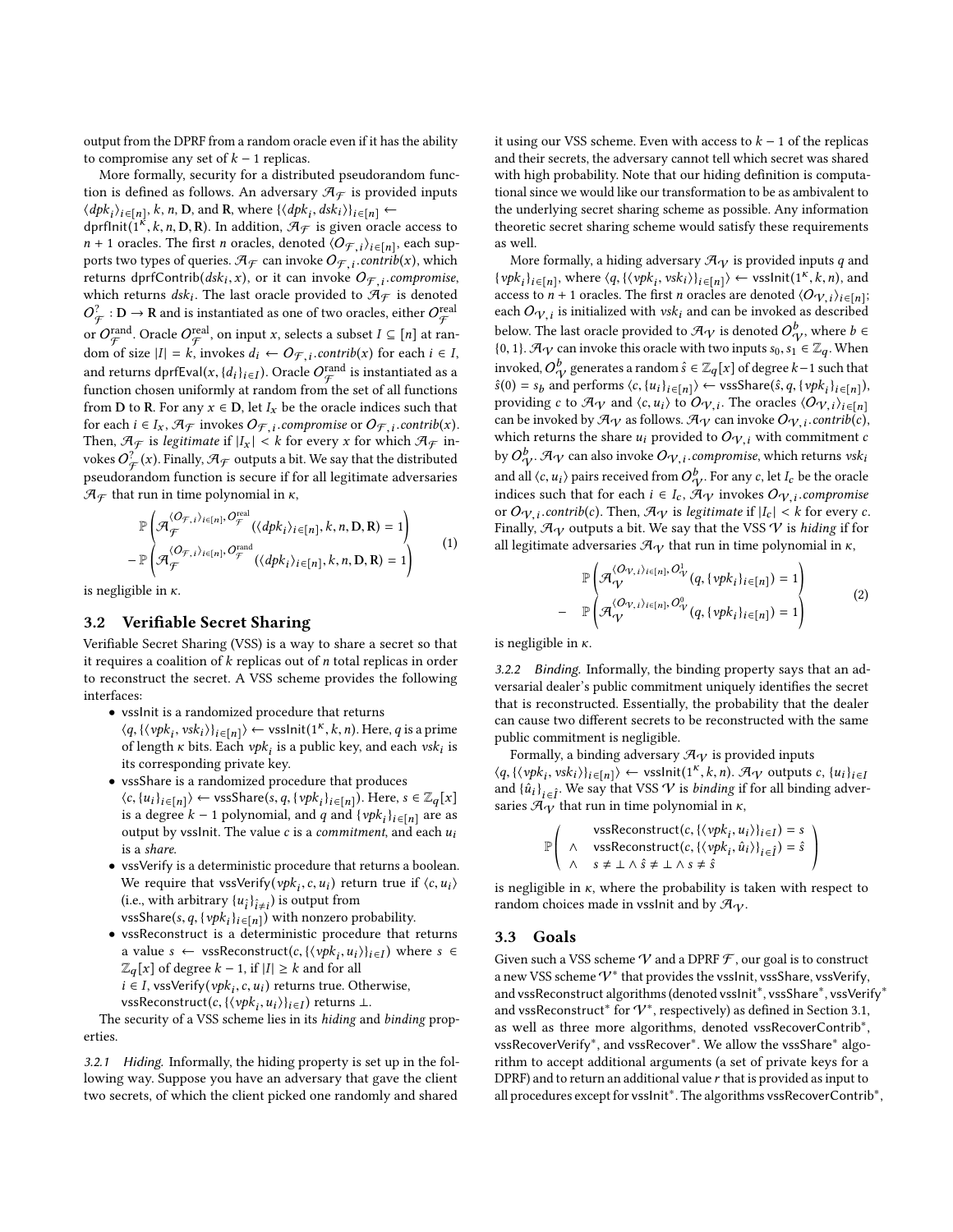vssRecoverVerify<sup>∗</sup>, and vssRecover<sup>∗</sup> together permit a replica to recover its share from other replicas, and behave as follows:

- vssRecoverContrib<sup>∗</sup> is a randomized procedure that returns  $\frac{1}{2}$  recovery share with properties described below. <sup>\*</sup> ← vssRecoverContrib<sup>\*</sup>( $c^*$ , *r*, *vsk*<sup>\*</sup><sub>i</sub>, *u*<sup>\*</sup><sub>i</sub>, *î*) where  $v_i^*$  is a *ecovery share* with properties described below.
- vssRecoverVerify<sup>∗</sup> is a deterministic procedure that returns a boolean. vssRecoverVerify\*( $c^*, r, v_t^*, vpk_t^*, \hat{i}$ ) must return true if  $v_i^*$  is output from vssRecoverContrib<sup>∗</sup>( $c^*, r, v s k_i^*, u_i^*, i$ )<br>with nonzero probability and vssVerify\*( $v n k^* \ c^* \ r, u^*$ ) rewith nonzero probability and vssVerify<sup>\*</sup>(vpk<sup>\*</sup>,c<sup>\*</sup>,c,x,u<sup>\*</sup>)<sup>1</sup> ∗  $, \ldots$ ∗ ) returns true.
- vssRecover<sup>\*</sup> is a deterministic procedure that returns  $u_i^* \leftarrow$ <br>vssRecover<sup>\*</sup>(c<sup>\*</sup> r {(*vn*k<sup>\*</sup> c<sup>\*</sup>)\:-*x*  $\hat{i}$  *yn*k<sup>\*</sup>) if vssRecover<sup>\*</sup> $(c^*, r, \{\langle vpk_i^*, v\}\)$  $|I| \ge k$ , vssRecoverVerify\*( $c^*, r, v_i^*, vpk_i^*, i$ ) returns true for<br>  $|I| \ge k$ , vssRecoverVerify\*( $c^*, r, v_i^*, vpk_i^*, i$ ) returns true for  $\{i\}\}_{i\in I}, \hat{i}, vpk_{\hat{i}}^*$ ) if all  $i \in I$ , and vssVerify<sup>\*</sup>(vp $k_i^*, c^*, r, u_i^*$ ) re  $\frac{d}{dt}$  i e 1, and vssverify  $(\nu p \kappa_i^*, c^*, t, \{a_i\})$  returns true. One<br>wise, vssRecover\* $(c^*, r, \{(\nu p \kappa_i^*, v_i^*)\}_{i \in I}, \hat{i}, \nu p \kappa_i^*)$  returns  $\perp$ . ∗ , . , . .<br>. . . ∗ ) returns true. Other-

wise, vissue over  $(i, t, i \vee p \wedge i, i \vee p \wedge i, i \vee p \wedge i)$  returns  $\perp$ .<br>Due to the additional interfaces above, we change the definition of hiding security as follows. Each oracle  $O_{V^*,i}$  additionally sup-<br>parts a super  $O_{V^*}$  measure  $(s^*)$  that returns ports a query  $O_{\mathcal{V}^*,i}$  recover( $c^*, \hat{i}$ ) that returns

 $\vec{i} \leftarrow \text{vsRecoverCortrib}^*(c^*, r, \text{vsk}_i^*, u_i^*, \hat{\textbf{i}}).$  For any  $c^*$ , let  $I_{c^*}$  be<br>he oracle indices such that for each  $i \in I_{c^*}$ . A  $a_i$  invokes <sup>1</sup><sup>1</sup> the oracle indices such that for each i ∈  $l_e^*, \mathcal{A}_{\gamma^*}$  invokes  $O_{\mathcal{V}^*_{i,l}}$ .compromise,  $O_{\mathcal{V}^*_{i,l}}$ .contrib( $c^*$ ), or  $\{O_{\mathcal{V}^*_{i,l}}$ .recover $(c^*,i)\}_{i\in\hat{I}}$ <br>where  $\hat{I}^{\dagger}_{i,k} > k$ . Then  $\mathcal{A}_{i,k}$  is legitimate if  $|I_{i,k}| > k$  for every  $c^*$ 

where  $|\hat{I}| \geq k$ . Then,  $\mathcal{A}_{\mathcal{V}^*}$  is *legitimate* if  $|I_{c^*}| < k$  for every  $c^*$ .

## <span id="page-5-0"></span>3.4 Assumptions on Underlying VSS

Our construction combines an existing VSS scheme with a DPRF for which, if  $\langle q, {\langle \langle \gamma k_i, \gamma k_i \rangle \rangle}_{i \in [n]} \rangle \leftarrow \text{vsshift}(1^k, k, n)$ , then  $\mathbb{R} = \mathbb{Z}_q$ <br>and each share  $\mu_i$  output from vssShare is in  $\mathbb{Z}_n$ . In addition we and each share  $u_i$  output from vssShare is in  $\mathbb{Z}_q$ . In addition, we require that the VSS offer additional procedures, as follows.

• There is a procedure vssMakeSecret that creates

 $s \leftarrow$  vssMakeSecret $(q, \{\langle x_i, y_i \rangle\}_{i \in I})$ 

where  $s \in \mathbb{Z}_q[x]$  is of degree |*I*|, and so that if

$$
\langle c, \{u_i\}_{i \in [n]} \rangle \leftarrow \text{vssShare}(s, q, \{vpk_i\}_{i \in [n]})
$$

then  $u_i = y_i$  for any  $i \in I$ .

• There is a procedure vssCombineCommitments such that if

vssReconstruct(c, { $\langle vpk_i, u_i \rangle$ } $_{i \in I}$ ) = s

$$
\text{vssReconstruct}(\hat{c}, \{\langle vpk_i, \hat{u}_i \rangle\}_{i \in I}) = \hat{s}
$$

where  $s, \hat{s} \neq \bot$ , and if

 $\check{c} \leftarrow$  vssCombineCommitments( $c, \hat{c}$ )

then

vssReconstruct(č, { $\langle vpk_i, (u_i + \hat{u}_i) \rangle\}_{i \in I}$ ) = s + ŝ

An example of such a scheme is that due to Pedersen [\[44\]](#page-13-8).

#### <span id="page-5-1"></span>3.5 VSS Scheme with Recovery

Below we describe the procedures that make up the VSS scheme  $\mathcal{V}^*$ . The algorithms are expressed in terms of constants  $n$  (the number of replicas), k (the reconstruction threshold), and  $\ell = \lceil n/(k-1) \rceil$ . Each share  $u_i^*$  and commitment  $c^*$  is a zero-indexed vector of  $\ell + 1$ <br>elements We denote the *i*-th element of each by  $u^*[i]$  and  $c^*[i]$ elements. We denote the *j*-th element of each by  $u_i^*[j]$  and  $c^*[j]$ ,<br>respectively for  $0 \le i \le \ell$ . Line numbers below refer to Figure 1. respectively, for  $0 \le j \le \ell$ . Line numbers below refer to Figure [1.](#page-6-1)<br>
vecloit<sup>\*</sup> initializes the underlying VSS (V in line 2, as well as

 $\overline{\mathsf{v}}$ ssInit $^*$  initializes the underlying VSS  $\mathcal V$  in line [2,](#page-6-1) as well as a DPRF  $\mathcal F$  in line [3.](#page-6-1) The public key  $\mathit{vpk}_i^*$  for replica *i* consists of its public key vpk<sub>i</sub> for V and its public key dpk<sub>i</sub> for  $\mathcal F$  (line [7\)](#page-6-1) and .<br>similarly for the private key vsk<sup>\*</sup><sub>i</sub> (line [6\)](#page-6-1).

vssShare<sup>∗</sup> is modified to take in all of the private keys  $\{dsk_i\}_{i \in [n]}$ <br>the DPRE  $\mathcal{F}_i$  as well as the other arguments included in its for the DPRF  $\mathcal F$ , as well as the other arguments included in its definition in Section [3.2.](#page-4-0) (For this reason, our construction requires each dealer to have a distinct set of parameters for its sharings, i.e., produced by its own call to vssInit<sup>∗</sup>.) This enables the dealer to evaluate  $\mathcal F$  itself, which it does on  $\langle r, i \rangle$  for each  $i \in [n]$  (lines [10–](#page-6-1) [12\)](#page-6-1), where r is a new, random  $\kappa$ -bit nonce (line [9\)](#page-6-1). The resulting values  ${y_i}_{i \in [n]}$  are divided into  $ℓ$  groups of size  $k − 1$ , each group being used to construct a set of  $k - 1$  points Points $j \leftarrow \{ \langle i, y_i \rangle \mid$  $(j-1)(k-1) < i \leq j(k-1)$ } (line [14\)](#page-6-1) on which vssMakeSecret is invoked (line [15\)](#page-6-1). The resulting  $s_j \in \mathbb{Z}_q[x]$  is then shared using  $V$  (line [16\)](#page-6-1). Recall that by the definition of vssMakeSecret, each if  $U_1$  also shared (line [17\)](#page-6-1). The results of these sharings are grouped<br>s is also shared (line 17). The results of these sharings are grouped<br>according to replice index i and returned as  $u^*$  for each  $i \in [n]$ <sup>\*</sup>\*[*j*] thus produced satisfies  $u_i^*$ [*j*] =  $y_i$ . Of course, the input secret is also shared (line 17). The results of these sharings are ground according to replica index *i* and returned as  $u_i^*$  for each  $i \in [n]$ ,<br>along with all of the sharing commitments  $c_i^*$  and the nonce r along with all of the sharing commitments  $c^*$  and the nonce *r* (line 18) (line [18\)](#page-6-1).

vssVerify<sup>∗</sup> and vssReconstruct<sup>∗</sup> operate in the natural way. vssVerify<sup>\*</sup> verifies the commitment  $c^*[0]$  and share  $u_i^*[0]$  (line [21\)](#page-6-1)<br>produced in the sharing of s. as well as verifying the commitment produced in the sharing of s, as well as verifying the commitment  $e^*$  il and share  $u^*[i]$  (line 28) produced in the sharing of s. In addition, it verifies (intuitively) that  $u_i^*[j] = y_i$  (line [25\)](#page-6-1). The latter<br>two verifiestions are skinned if  $u_i^*[1] = + ($ line 23) which occurs \*[*j*] and share  $u_i^*$ [*j*] (line [28\)](#page-6-1) produced in the sharing of s<sub>*j*</sub>. In different intervals that  $u^*[i] = u_i$  (line 25). The latter two verifications are skipped if  $u_i^*[1] = \perp$  (line [23\)](#page-6-1), which occurs<br>if the share  $u^*$  was recovered (see below). In this case  $u^*[i] = \perp$ if the share  $u_i^*$  was recovered (see below). In this case,  $u_i^*[j] = \bot$  for all  $i \in [l]$  (or should be and so any  $i \in [l]$  for which  $u_i^*[i] \neq \bot$ for all  $j \in [\ell]$  (or should be, and so any  $j \in [\ell]$  for which  $u_i^*[\tilde{j}] \neq \bot$ <br>is just impared), vse Reconstruct\* simply uses vse Verify\* to verify i is just ignored). vssReconstruct<sup>∗</sup> simply uses vssVerify<sup>∗</sup> to verify each share  $u_i^*$  provided as input (line [33\)](#page-6-1) and then submits  $c^*[0]$ <br>and the inputs  $l$  (when  $u^*[0]$ )), s to yes Reconstruct to reconstruct and the inputs  $\{\langle vpk_i, u\}$  s (line 36)  $\{[0]\}\}_{i \in I}$  to vssReconstruct to reconstruct s (line [36\)](#page-6-1).

vssRecoverContrib<sup>∗</sup> $(c^*, r, v s k_i^*, \hat{i})$  is invoked at replica *i* to experiment its above  $\frac{1}{100}$  contribution to enable replica  $\frac{1}{100}$  to reconstruct its share<br>construct its contribution to enable replica  $\frac{1}{100}$  to reconstruct its share where  $j \leftarrow \left[\hat{i}/(k-1)\right]$ . Then, so that replica  $\hat{i}$  can recover its share<br>of the original secret replica *i* also returns its share of the DPRF ∗ . vssRecoverContrib<sup>∗</sup> returns u ∗ [0] blinded by u ∗ [j] (line [41\)](#page-6-1) of the original secret, replica i also returns its share of the DPRF scheme  $\mathcal F$  evaluated at  $\langle r, \hat{i} \rangle$  (line [39\)](#page-6-1).<br>
Note Recover  $\langle \text{erify}^*(c^*, r, z^*, z_0) \rangle$ 

vssRecoverVerify<sup>\*</sup>( $c^*, r, v_i^*, \rho k_i^*, \hat{i}$ ) is executed by replica  $\hat{i}$  to  $\hat{i}$  to  $\hat{i}$  that replica i performed vssRecoverContrib\* correctly. The  $\frac{1}{2}$  is the replica i performed vssRecoverContrib<sup>\*</sup> correctly. The output of vssRecoverContrib<sup>\*</sup> contributed by replica i performed vssRecoverContrib<sup>\*</sup> correctly. output of vssRecoverContrib<sup>∗</sup> contributed by replica *i* is passed into<br>vssRecoverVerify<sup>∗</sup> as z<sup>\*</sup> and is parsed into its constituent compo vssRecoverVerify<sup>\*</sup> as  $v_i^*$  and is parsed into its constituent components in line 44. First the DPPF contribution d; is checked on line 46 nents in line [44.](#page-6-1) First, the DPRF contribution  $d_i$  is checked on line [46](#page-6-1) to ansure that it corresponds to a correct evaluation of the DPPF to ensure that it corresponds to a correct evaluation of the DPRF scheme  $\mathcal F$  at the point  $\langle r, \hat{i} \rangle$ , vssRecoverVerify<sup>\*</sup> then combines the commitments (line 48) and uses vssVerify (line 49) to check that commitments (line [48\)](#page-6-1) and uses vssVerify (line [49\)](#page-6-1) to check that the blinded share  $u$  was created correctly. If both checks pass, then vssRecoverVerify<sup>∗</sup> returns true.

 $\text{vssRecover}^*(c^*, r, \{\langle vpk_i^*, v_i^*\rangle\}_{i\in I}, \hat{i}, vpk_i^*)$  is executed at replica  $\hat{i}$ vssnetover  $(e^t, t, \{v_p \kappa_i, v_i\})$  is executed at replica to recover its share  $u_i^*$ . In particular,  $u_i^*[0]$  will be a share of the origfor ecover its share  $u_i$ ; in particular,  $u_i$  of which is share of the original polynomial for  $\hat{i}$ . vssRecover\* first invokes vssRecoverVerify<sup>\*</sup><br>to make sure that the share sent by each replica  $i \in I$  is correct to make sure that the share sent by each replica  $i \in I$  is correct (line [55\)](#page-6-1). vssRecover<sup>∗</sup> then leverages vssReconstruct (line [60\)](#page-6-1) to reconstruct a polynomial  $s \in \mathbb{Z}_q[x]$  that is the sum of the polynomial originally shared in vssShare<sup>∗</sup> that resulted in commitment ment  $c^*[j]$ , where  $j = \frac{c_1}{i}((k-1))$ . vssRecover<sup>\*</sup> then evaluates  $s(i)$ \*[0] and the *j*-th masking polynomial  $s_j$  that resulted in commit-<br>next  $s^*[i]$ , where  $i = \hat{i}^i/(k-1)$ , we Becover,\* then evaluates  $s(i)$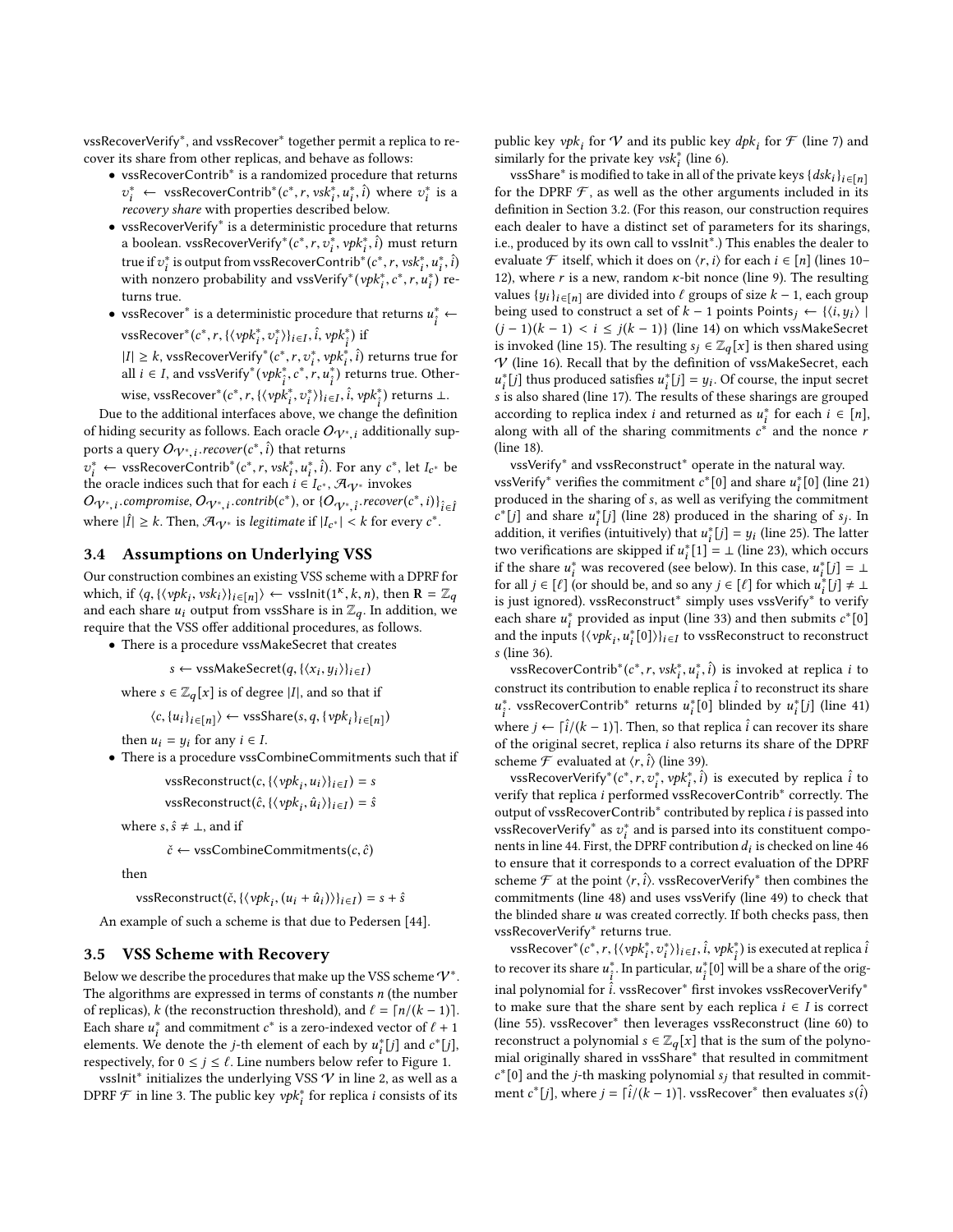<span id="page-6-1"></span>1: **procedure** vsslnit<sup>\*</sup>  $(1^k, k, n)$ 2:  $\langle q, {\langle \langle \nu p k_i, \nu s k_i \rangle \rangle}_{i \in [n]} \rangle \leftarrow \text{vsslnit}(1^k, k, n)$ <br>3.  $\langle {\langle \langle \text{dk}, \text{dk} \rangle \rangle}_{i \in [n]} \rangle \leftarrow \text{dnrflnit}(1^k, k, n)$ 3:  $\langle \{ \langle dpk_i, dsk_i \rangle \}_{i \in [n]} \rangle \leftarrow \text{dprflnit}(1^{\kappa}, k, n, \{0, 1\}^{\kappa} \times [n], \mathbb{Z}_q)$ 4: for  $i \in [n]$  do 5:  $vpk_i^* \leftarrow \langle vpk_i, dpk_i \rangle$ <br>6:  $vsk_i^* \leftarrow \langle vsk_i, dsk_i \rangle$ 6:  $\overrightarrow{vsk_i^*} \leftarrow \langle vsk_i, dsk_i \rangle$ 7: **return**  $\langle q, {\{\langle vpk_i^*, vsk_i^*\rangle\}}_{i \in [n]} \rangle$ 8: **procedure** vssShare<sup>\*</sup>(s, q, { $dsk_i$ }<sub>i ∈[n]</sub>, { $vpk_i^*$ }<sub>i ∈[n]</sub>) 9: r<br>0. <del>f</del>  $\xi \in \{0,1\}^K$ <br>ri $\in$  [n] d 10: **for**  $i \in [n]$  **do**<br>11:  $\langle vpk_i, dpk \rangle$ 11:  $\langle vpk_i, dpk_i \rangle \leftarrow vpk_i^*$ <br>
12:  $u_i \leftarrow \text{dnrfEval}(\langle r, i \rangle)$ 12:  $y_i \leftarrow \text{dprfEval}(\langle r, i \rangle, \{\text{dprfContrib}(dsk_i^*, \langle r, i \rangle)\}_{i \in [n]})$ 13: **for**  $j \in [\ell]$  **do**<br>14: **Points**  $\leftarrow$ 14: Points $j \leftarrow \{ \langle i, y_i \rangle \mid (j-1)(k-1) < i \le j(k-1) \}$ <br>15: s: ← vssMakeSecret(*a*, Points;) 15:  $s_j \leftarrow \text{vsSMakeSecret}(q, \text{Points}_j)$ <br>  $(s^*[\text{il } [n^*[\text{il}], s]) \leftarrow \text{vssShare}$ 16:  $\langle c \rangle$ \*[j], { $u_i^*[j]$ }<sub>*i*∈[n]</sub> $\rangle$  ← vssShare(s<sub>j</sub>, q, {*vpk<sub>i</sub>*}<sub>*i*∈[n]</sub> $\rangle$ 17:  $\langle c^*[0], \{u_i^*[0]\}_{i \in [n]}\rangle \leftarrow \text{vssShare}(s, q, \{vpk_i\}_{i \in [n]})$ <br>
18: **return**  $\langle c^* \mid t^{*}\rangle_{t \in [n]}\rangle$ 18: return  $\langle c^*, r, \{u_i^*\}_{i \in [n]}$ 19: **procedure** vssVerify<sup>\*</sup>(*vpk*<sup>\*</sup><sub>*i*</sub>, *c*<sup>20</sup> ∗ ∗ )

 $\mathcal{L}$ 20:  $\langle vpk_i, dpk_i \rangle \leftarrow vpk_i^*$ <br>21. **if** yss Verify (*ypk*,  $c^*$ 21: **if** vssVerify(*vpk<sub>i</sub>*,  $c^*$ 22: **return** false  $*(0], u_i^*[0]) =$  false then 23: if  $u_i^*[1] \neq \perp$  then 24:  $j \leftarrow \lceil i/(k-1) \rceil$ <br>25. **if** dprf\/erify(d 25: if dprfVerify $(dpk_i, \langle r, i \rangle, u_i^*[j]) =$  false then 26: return false 27: **for**  $j \in [\ell]$  **do**<br>28: **if** vssVerif 28: **if** vssVerify(*vpk<sub>i</sub>*,*c*  $*(j], u_i^*[j]) =$  false then 29: return false 30: return true

31: **procedure** vssReconstruct<sup>\*</sup>( $c^*$ , r, { $\langle v p k_i^*$ , u  $\binom{*}{i}\}_{i\in I}$ 32: **for**  $i \in I$  **do**<br>33: **if** vssVe 33: **if** vssVerify<sup>\*</sup>(*vpk*<sup>\*</sup><sub>*i*</sub>,*c* ∗  $\mathcal{L}$  $*_i^*$ ) = false then 34: return ⊥ 35:  $\langle vpk_i, dpk_i \rangle \leftarrow vpk_i^*$ 36: return vssReconstruct( $c^*[0]$ , { $\langle vpk_i, u \rangle$  $_{i}^{*}[0]\rangle$ <sub>i</sub> $\in$ *I*) 37: **procedure** vssRecoverContrib<sup>\*</sup>  $(c^*, r, v s k_i^*, u)$ ∗  $\hat{i}$ 38:  $\langle vsk_i, dsk_i \rangle \leftarrow vsk_i^*$ 39:  $d_i \leftarrow \text{dprfContrib}(dsk_i, \langle r, \hat{i} \rangle)$ <br>40:  $i \leftarrow \left[\hat{i}/(k-1)\right]$ 40:  $j \leftarrow \lceil \hat{i}/(k-1) \rceil$ <br>41: **return**  $\langle d_i, (u^* \rceil) \rangle$ 41: **return**  $\langle d_i, (u_i^*[0] + u_i^*[j]) \rangle$ 42: **procedure** vssRecoverVerify<sup>\*</sup>( $c^*$  $, \cdot, \cdot$  $_i^*, vpk_i^*, \hat{i}$ 43:  $j \leftarrow \lceil \hat{i}/(k-1) \rceil$ <br>44:  $\langle d_i, u \rangle \leftarrow v^*$ 44:  $\langle d_i, u \rangle \leftarrow v_i^*$ <br>45:  $\langle v \rangle$  dok 45:  $\langle vpk_i, dpk_i \rangle \leftarrow vpk_i^*$ <br>
46. **if** dprf Verify(dpk / 46: **if** dprf Verify( $dpk_i$ ,  $\langle r, \hat{i} \rangle$ ,  $d_i$ ) = false **then** 47: return false 48:  $c \leftarrow \text{vsSCombineCommittments}(c^*[0], c^*[j])$ <br>  $\text{if } \text{vsc\text{-}varifo}(\text{wrk}, c, u) = \text{false}$  then 49: **if** vssVerify( $vpk_i, c, u$ ) = false **then** 50: return false 51: return true 52: **procedure** vssRecover<sup>\*</sup> $(c^*, r, \{\langle vpk_i^*, v\rangle\})$  $\{\{\ast\}\}_{i\in I}, \hat{i}, \nu pk_{\hat{i}}^*)$ 53:  $j \leftarrow \lceil \hat{i}/(k-1) \rceil$ <br>54: **for**  $i \in I$  **do** 54: **for**  $i \in I$  **do**<br>55: **if** vssRe 55: **if** vssRecoverVerify<sup>\*</sup>( $c^*$ ,r,v  $i^*$ ,  $vpk_i^*$ ,  $\hat{i}$ ) = false **then** 56: return ⊥ 57:  $\langle d_i, u_i \rangle \leftarrow v_i^*$ 58:  $\langle vpk_i, dpk_i \rangle \leftarrow vpk_i^*$ 59:  $c \leftarrow \text{vssCombineCommitments}(c^*[0], c^*[j])$ 60:  $s \leftarrow \text{vsReconstruct}(c, \{\langle vpk_i, u_i \rangle\}_{i \in I})$ <br>61:  $u_i \leftarrow \text{dnffEval}(r \hat{i}) \{d_i\}_{i \in I}$ 61:  $y_{\hat{i}} \leftarrow \text{dprfEval}(\langle r, \hat{i} \rangle, \{d_i\}_{i \in I})$ <br>
62:  $u^* \leftarrow \langle (s(\hat{i}) - u) \rangle$ 62:  $\frac{u}{u}$  $\begin{aligned} \n\tilde{f}_i^* \leftarrow \langle (s(\hat{i}) - y_{\hat{i}}), \perp, \ldots, \perp \rangle \\ \n\tilde{f}_i^* \text{vcs} \setminus \text{crits}^* (\text{subk}^* \circ^* \text{r}, \text{m}^*) \rangle \n\end{aligned}$ <sup>o2</sup>:  $\int_{\hat{i}}^{x} \frac{\sqrt{3}(i)}{y_i} dy$ <br>  $\int_{\hat{i}}^{x} \frac{\sqrt{3}(i)}{z_i} dy$ <br> **if** vssVerify<sup>\*</sup> (*vpk*<sup>\*</sup><sub> $\hat{i}}$ , *c*<br> **return**  $\perp$ </sub> ∗  $\binom{*}{i}$  = false then

## 65: **return**  $u_{\hat{i}}^*$ Figure 1: Pseudocode for our VSS scheme

64: return ⊥

and subtracts  $s_j(\hat{i}) = \text{dprfEval}(\langle r, \hat{i} \rangle, \{d_i\}_{i \in I})$  (lines [60–62\)](#page-6-1) to obtain  $v^*$  fol  $i^*$ [0].

#### <span id="page-6-0"></span>3.6 Security

Below, we sketch a proof that our modified VSS scheme preserves the security properties from the underlying VSS protocol.

Hiding. First note that if a hiding adversary  $\mathcal{A}_{V^*}$  for  $V^*$  is legitimate, then it is legitimate for both  $\mathcal F$  and  $\mathcal V$ . Consider an execution in which  $O_{\mathcal{F}}^?$  (used in place of dprfEval) is instantiated as  $O_f^{\text{rand}}$ . For any commitment  $c^*$ , the set of indices I for which  $\mathcal{A}_{V^*}$  obtains the shares  $\{u_i^*[0]\}_{i\in I}$  produced in line [17](#page-6-1) (i.e., in its invocation of  $O_{\mathcal{V}^*}^b$  that returned  $c^*$ ) satisfies  $|I| < k$ . To see why, note that  $\mathcal{A}_{\gamma^*}$  can obtain  $u_i^*[0]$  for any *i* in one of three ways: (i)<br>by invoking  $Q_{\gamma^*}$ , compromise (ii) by invoking  $Q_{\gamma^*}$ , contribuc<sup>\*</sup>). by invoking  $O_{\mathcal{V}^*,i}$  compromise; (ii) by invoking  $O_{\mathcal{V}^*,i}$  contrib(c<sup>\*</sup>);  $\ddot{\phantom{a}}$  $\ddot{\phantom{a}}$ 

or (iii) by invoking  $O_{\mathcal{V}^*, \hat{i}}$  *recover*  $(c^*, i)$  at each  $\hat{i} \in \hat{I}$  where  $|\hat{i}| \geq k$  in which case  $\mathcal{A}_{\alpha k}$  can recover  $u^*[0]$  using the vssRecover<sup>\*</sup> k, in which case  $\mathcal{A}_{\mathcal{V}^*}$  can recover  $u_i^*[0]$  using the vssRecover<sup>\*</sup><br>routing (line 62) Critically invoking  $Q_{\alpha}$ , recover(c<sup>\*</sup> i) at each routine (line [62\)](#page-6-1). Critically, invoking  $O_{\mathcal{V}^*,\hat{i}}$ , recover(c<sup>\*</sup>, i) at each  $\hat{i} \in \hat{i}$  where  $|\hat{i}| \leq k$  viable no information about  $\hat{i}$ <sup>\*</sup>[0], since when  $\hat{i} \in \hat{I}$  where  $|\hat{I}| < k$  yields no information about  $u_i^*[0]$ , since when  $\hat{I}$  < k, the value  $y_i$  is random (line [61\)](#page-6-1) and so  $u_i^*[0] = s(i) - t_i$  (line 62) is hidden information-theoretically Because  $\mathcal{A}_{\text{out}}$  is | (line [62\)](#page-6-1) is hidden information-theoretically. Because  $\mathcal{A}_{\mathcal{V}^*}$  is  $y_i$  (surface), it thus obtains  $u_i^*[0]$  for only fewer than k values of i, and so if its success (in the sense of Equation (2)) is nonnegligible and so if its success (in the sense of Equation [\(2\)](#page-4-2)) is nonnegligible in  $\kappa$ , then we can construct a hiding attacker for  $\mathcal V$  with success nonnegligible in  $\kappa$ , as well.

 $\mathcal{L}$ 

Now suppose  $\mathcal{A}_{V^*}$  has success in the execution above that is only negligible in *κ*, and consider an execution in which  $O_{\mathcal{F}}^2$  is instead instantiated as  $O^{\mathrm{real}}_{\mathcal{F}}.$  If  $\mathcal{A}_{\mathcal{V}^*}$  now has success that is nonnegligible in  $\kappa$ , then we can use  $\mathcal{A}_{V^*}$  to construct a DPRF attacker for  $\mathcal F$  with success nonnegligible in  $\kappa$  (in the sense of Equation [\(1\)](#page-4-3)).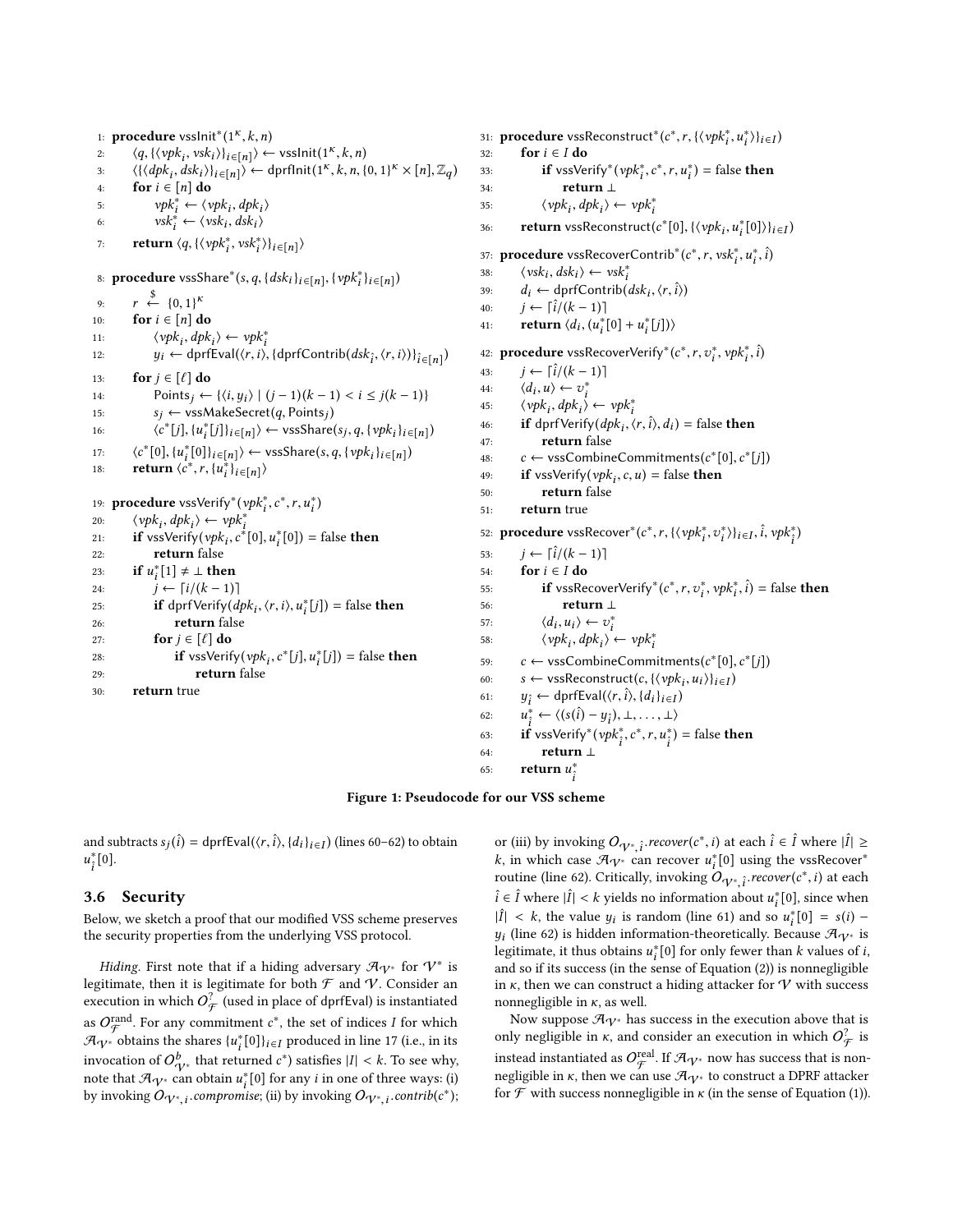To summarize, if there is a hiding attacker that breaks  $\mathcal{V}^*$  with nonnegligible probability, then either there is a hiding attacker that breaks  $V$  with nonnegligible probability or there is a DPRF attacker that breaks  $\mathcal F$  with nonnegligible probability.

Binding. A binding adversary <sup>A</sup>V<sup>∗</sup> is provided inputs ⟨q, {⟨vpk<sup>∗</sup> ,  $\left\{ \begin{matrix} v_1 & v_2 \\ v_2 & v_3 \end{matrix} \right\}$  is  $\left\{ \begin{matrix} v_1 & v_2 \\ v_3 & v_4 \end{matrix} \right\}$  is  $\left\{ \begin{matrix} v_1 & v_2 \\ v_2 & v_3 \end{matrix} \right\}$  is  $\left\{ \begin{matrix} v_1 & v_2 \\ v_3 & v_4 \end{matrix} \right\}$  is  $\left\{ \begin{matrix} v_1 & v_2 \\ v_3 & v_4 \end{matrix} \right\}$  is  $\left\{ \begin{matrix} v_1 & v_2 \\ v_3 & v_4 \$ and  $\{\hat{u}_i^*\}_{i \in \hat{I}}$  for which

vssReconstruct<sup>\*</sup>( $c^*$ ,  $r$ , { $\langle vpk_i^*, u_i^* \rangle$ } $_{i \in I}$ ) = s<br>vssReconstruct<sup>\*</sup>( $c^*$ , r,  $\{vph_i^*, u_i^* \}$ ) =  $\hat{c}$  $\therefore$  vssReconstruct\*(c\*,r, { $\langle v p k_i^*, \hat{u}_i^* \rangle_{i \in \hat{I}}$ ) =  $\hat{s}$ <br>  $\wedge$  s ≠ |  $\wedge$  ŝ ≠ |  $\wedge$  s ≠ ŝ  $\wedge$   $s \neq \perp \wedge \hat{s} \neq \perp \wedge s \neq \hat{s}$ 

Let  $s$  and  $\hat{s}$  be values satisfying this condition. Then,

s = vssReconstruct( $c^*[0]$ , { $\langle vpk_i, u \rangle$  $\binom{*}{i}[0]\rangle_{i\in I}$ 

$$
\hat{s} = \text{vssReconstruct}(c^*[0], {\langle \langle \text{vpk}_i, u_i^*[0] \rangle \}_{i \in \hat{I}})
$$

where  $\langle q, \{\langle vpk_i, vsk_i \rangle\}_{i \in [n]} \rangle \leftarrow \text{vsslnitt}(\mathbf{1}^k, k, n)$  (see lines [2](#page-6-1) and [36\)](#page-6-1).<br>That is breaking binding for  $\mathcal{V}^*$  implies breaking binding for  $\mathcal{V}$ That is, breaking binding for  $\mathcal{V}^*$  implies breaking binding for  $\mathcal{V}$ , and so if  $V$  ensures the binding property, then so does  $V^*$ .

#### <span id="page-7-0"></span>3.7 Instantiating VSSR

Now we discuss how to instantiate VSSR concretely given a DPRF scheme [\[40\]](#page-13-25) and a VSS scheme from Kate et al. [\[31\]](#page-13-4). We also instantiate our VSSR with a VSS scheme from Pedersen [\[44\]](#page-13-8), whose details can be found in Appendix [B.](#page-14-0)

<span id="page-7-1"></span>3.7.1 Kate et al. Secret Sharing. We describe how to fit the secret sharing scheme from Kate et al. [\[31\]](#page-13-4) into our framework. Note that this secret sharing scheme also has a witness, which proves that a particular share is consistent with the polynomial commitment. Witnesses are additively homomorphic as well and can be manipulated the same way as the shares can. In particular, we can perform polynomial interpolation in order to take a set of  $f$  witnesses and obtain the witness for any other share. Additionally, we only need to send a witness when we transmit the corresponding share. Thus, witnesses only increase the communication overhead by a constant factor. In the description below, we assume that we have the witness corresponding to each share.

- vsslnit( $1^k$ , k, n) first chooses a safe prime q at least κ bits in<br>length. Then, we initialize two groups of order  $a: \mathbb{G}$  and  $\mathbb{G}$ . length. Then, we initialize two groups of order  $q: \mathbb{G}$  and  $\mathbb{G}_t$ such that there exists a bilinear map  $e: \mathbb{G} \times \mathbb{G} \to \mathbb{G}_t$ . We then generate a  $\tau \in \mathbb{Z}$  and pick a generator  $a \in \mathbb{G}$ . Set which then generate a  $\tau \in \mathbb{Z}_q$  and pick a generator  $g \in \mathbb{G}$ . Set  $vpk_i$ to be  $\langle \mathbb{G}, \mathbb{G}_t, e, g, \{g^{\tau^j}\}_{j \in [f]}\rangle$  and vsk<sub>i</sub> to be  $\bot$  for all *i*. Then, we delete τ. Finally, vsslnit returns  $\langle q, {\langle \nu p k_i, \nu s k_i \rangle}_{i \in [n]} \rangle$ .<br>vssShare(s, a, { $\nu p k$ ,}, -r, x} first extracts the public key and
- vssShare(s, q, {*vpk*<sub>*i*</sub>}</sup>*i*<sub> $i \in [n]$ </sub>) first extracts the public key and gets g and  $\{g^{\tau'}\}_{j\in[f]}$ . Let s<sub>j</sub> be the coefficient of the x<sup>j</sup> term<br>in s and s(i) be the evaluation of s at point i We now compute  $j ∈ [f]$ in s and s(i) be the evaluation of s at point i. We now compute  $s^{(\tau)}$ ,  $g^{s(\tau)}$  by computing  $\prod_{j=0}^{f} (g^{\tau^j})^{s_j}$  and assign it to *c*. Now, us-<br>ing polynomial division, we can compute the coefficients of  $\frac{s(x)-s(i)}{x-i}$ , which will allow us to compute  $g^{\frac{s(x)-s(i)}{r-i}}$  which is  $\frac{x-i}{x-i}$ , which will allow us to compute  $g^{r-i}$  which is<br>the witness for  $u_i$ . We also set  $u_i$  to be  $s(i)$ . Finally, vssShare returns  $\langle c, \{u_i\}_{i \in [n]} \rangle$ .
- vssVerify(vpk<sub>i</sub>, c, u<sub>i</sub>) first extracts  $g^{s(\tau)}$  from c, s(i) from u<sub>i</sub>, and e, a<sub>n</sub> a<sup>r</sup> from unk. We also have access to the value and e,  $g$ ,  $g^T$  from  $vpk_i$ . We also have access to the value  $\overline{a}$  $\frac{s(\tau)-s(i)}{\tau-i}$  since the witness for the share is transmitted along

with the share. Then, vssVerify returns true if  $e(g)$  $^{s(\tau)},g)$ equals  $e(g^{\frac{s(\tau)-s(i)}{\tau-i}}, \frac{g^{\tau}}{g^i})$  $\int_{\overline{t}}^{t}$ ) $e(g, g)^{s(t)}$  and false otherwise.

- vssReconstruct(c, { $\langle vpk_i, u_i \rangle$ }<sub>i ∈I</sub> first calls<br>vssVerify(*vpk, c, u<sub>i</sub>*) for all  $i \in I$  If all o vssVerify(*vpk<sub>i</sub>*, *c*, *u<sub>i</sub>*) for all  $i \in I$ . If all of vssVerify calls<br>return true then we continue Otherwise vssPeconstruct rereturn true, then we continue. Otherwise, vssReconstruct returns  $\perp$ . Then, we extract s(i) from each  $u_i$  and do Lagrange interpolation to identify the original polynomial and return that value.
- vssMakeSecret( $q$ , { $\langle x_i, y_i \rangle$ }<sub>i ∈I</sub>) does a Lagrange interpolation in order to identify the unique degree  $k 1$  polynomial tion in order to identify the unique degree  $k - 1$  polynomial in  $\mathbb{Z}_q[x]$  that goes through  $(x_i, y_i)$  and returns that as s.
- vssCombineCommitments(c,  $\hat{c}$ ) first extracts  $g^{s(\tau)}$  from c<br>
and  $g^{\hat{s}(\tau)}$  from  $\hat{c}$ . We then set  $\check{\sigma}$  to  $(g^{s_{\tau}})(g^{\hat{s}(\tau)})$  and return and  $g^{\hat{s}(\tau)}$  from ĉ. We then set č to  $(g^{s_{\tau}})(g^{\hat{s}(\tau)})$  and return that value that value.

3.7.2 DPRF Instantiation. Our distributed pseudorandom function  $\mathcal F$  consists of four algorithms: dprflnit, dprfContrib, dprfVerify, and dprfEval. Our implementation defines them as follows [\[40\]](#page-13-25):

- dprflnit( $1^k$ , k, n, D, Zq), first chooses a generator h of G of correct charing of a private value  $\alpha \in \mathbb{Z}$ order q. A k out of n secret sharing of a private value  $\alpha \in \mathbb{Z}_q$ is produced using Shamir secret sharing [\[49\]](#page-13-11), of which the shares are  $\{\alpha_i\}_{i \in [n]}$ .  $dpk_i$  is set to  $\langle h, h^\alpha, \{h^{\alpha_i}\}_{i \in [n]}$  for all  $\hat{i} - 1$  n during virtuals  $\hat{i} = 1..n$ .  $dsk_{\hat{i}}$  is set to  $\alpha_{\hat{i}}$  for all  $\hat{i} = 1..n$ . dprflnit outputs  $\{\langle dhk, dsk \rangle\}_{\hat{i} \in [n]}$  $\{\langle dpk_i, dsk_i \rangle\}_{i \in [n]}.$ dnrfContrib $(ds)$
- dprfContrib( $ds\vec{k}_i$ , x) first computes  $f_i(x) = H(x)^{\alpha_i}$  where  $H : \{0,1\}^* \to \mathbb{G}$  is a hash function that is modeled as a random oracle Here  $\alpha$  is obtained from the debt. Let r be random oracle. Here,  $\alpha_i$  is obtained from the  $dsk_i$ . Let r be<br>a randomly generated element of  $\mathbb{Z}_i$ . Then, we let  $c_i \leftarrow$ a randomly generated element of  $\mathbb{Z}_{q'}$ . Then, we let  $c_i \leftarrow H'(H(\kappa), h f(\kappa), h^{\alpha_i} H(\kappa)^r h^r)$ , where  $H' : 10, 11^* \rightarrow \mathbb{Z}$  $\begin{array}{c} \text{if } \text{if } a \text{ has } n \text{ and } i \text{ is a hash function model is a random oracle. We set } z_i \leftarrow \\ \text{if } \text{if } \text{if } a \text{ is a half function model} \text{ is a random oracle. We set } z_i \leftarrow \\ \text{if } \text{if } a \text{ is a half function model} \end{array}$  $'(H(x), h, f_i(x), h^{\alpha_i}, H(x)^r, h^r)$ , where  $H' : \{0, 1\}^* \to \mathbb{Z}_q$ <br>a hash function modeled as a random oracle. We set  $\tau$ ,  $\epsilon$  $\alpha_i c_i + r \mod q$ , dprfContrib then outputs  $\langle f_i(x), z_i, c_i \rangle$ .<br>dprf $\forall$ erify(dpk, x, d) first extracts  $f_i(x)$ , c;, and x; from
- dprfVerify( $dpk_i$ , x, d) first extracts  $f_i(x)$ ,  $c_i$ , and  $z_i$  from d.<br>Then h and  $h^{\alpha_i}$  are extracted from dnk. Finally dprfVerify Then, h and  $h^{\alpha_i}$  are extracted from  $dpk_i$ . Finally, dprfVerify<br>returns true if returns true if
	- $c_i = H'(H(x), h, f_i(x), h^{\alpha_i}, H(x)^{z_i} f_i(x)^{-c_i}, h^{z_i} (h^{\alpha_i})^{-c_i}).$ <br>dprfEyal(x, i.d., x) first verifies each d; using dprfVerify
- **•** dprfEval(x, {d<sub>i}i∈I</sub>) first verifies each d<sub>i</sub> using dprfVerify. If any of the verifications returns false, then dprfEval returns any of the verifications returns false, then dprfEval returns ⊥. Otherwise, we extract  $f_i(x)$  values from each  $d_i$ . Since the exponents of  $f_i(x)$  were shared in the exponent using the exponents of  $f_i(x)$  were shared in the exponent using<br>Shamir secret sharing, durfEval uses Lagrange internalation Shamir secret sharing, dprfEval uses Lagrange interpolation in the exponent to get the value of  $\mathcal F$  at x, hashes it into an element of  $\mathbb{Z}_q$  and outputs that value.

## SECRET SHARED STATE ON PBFT

In this section, we describe how to build a private replicated key/value store with Byzantine Fault Tolerance by incorporating VSSR into PBFT [\[13\]](#page-13-9). The service provides put(K,  $V$ ) and get(K) APIs for writing and reading the value of a key respectively.

Our design assumes a partial asynchronous Byzantine model. Specifically, we have  $n = 3f + 1$  replicas,  $\leq f$  of which are Byzantine. The correctness of the value read from a key is ensured despite up to  $f$  Byzantine-faulty replicas, and values are also kept private from f faulty replicas, using our verifiable secret-sharing approach. Similar to previous works (e.g., [\[10,](#page-13-26) [39\]](#page-13-27)), a client shares a secret value directly among the replicas, and a consensus protocol drives agreement on a verifiable digest of the value.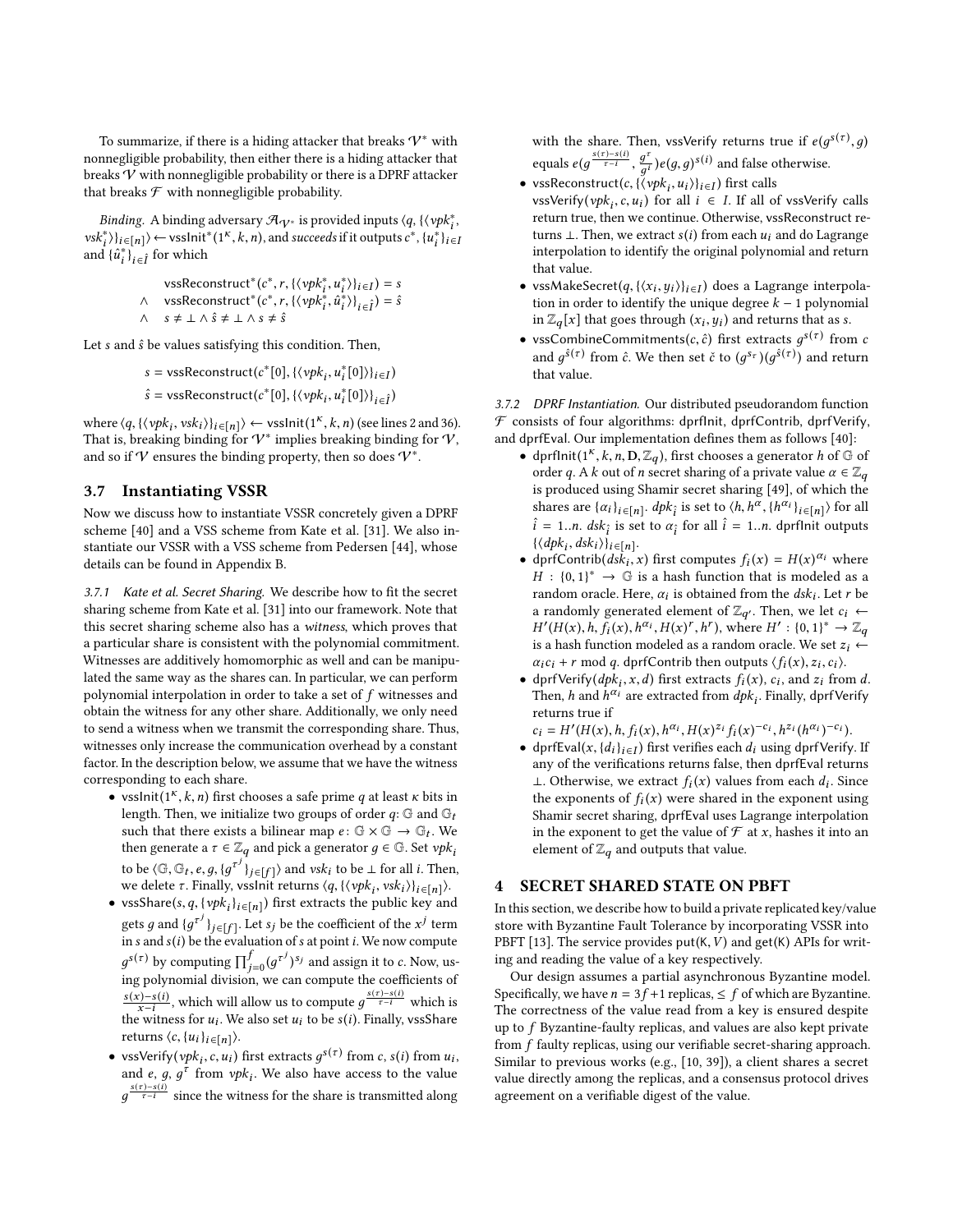The network is assumed to be asynchronous, but will eventually go through periods of synchrony in which messages are delivered within a known time bound and correct replicas and clients make progress at a known rate. The network assumption is due to PBFT's [\[13\]](#page-13-9) network assumptions. VSSR's construction is completely independent of the network model of the underlying BFT protocol. We assume that each message is signed by its sender so that its origin is known, subject to standard cryptographic assumptions.

Every client in the system is allowed to view all keys in the store. However, the service maintains a (potentially dynamic) access control policy that specifies which values each client can open. Under these assumptions, we provide the standard guarantees provided by a Byzantine fault tolerant protocol:

- Linearizability [\[28\]](#page-13-28). If a client sends a request to the replicated service, then the service's response is consistent with an execution where the client's request was executed instantaneously at some point between when the request was sent and the response was received.
- Liveness. If the network is synchronous, then every client request will get a response.

In addition to these standard properties, our design offers the following privacy property:

• Privacy. A value written to a key by a correct client where the access-control policy prohibits access by any faulty client, remains hidden from f Byzantine servers.

#### 4.1 Setup

In addition to setting up authenticated communication channels among all parties in a setup phase, vssInit<sup>∗</sup> is called for every client in the system and is part of the public/private key infrastructure. The client takes the role of the dealer in vssInit<sup>\*</sup> while each replica takes the role of a participant. In particular, each client knows the secret keys for all replicas returned from its invocation of vssInit<sup>\*</sup>.

Every replica stores a full copy of the K-V store. For each key there are two value entries, a public value (keyed K-pub) and a private value (keyed K-priv). A replica maintains a bounded log of pending commands that cannot grow beyond a certain systemwide parameter W. Once a command in the log is committed by the system, it is applied to the K-V store.

Views. Our solution employs a classical framework [\[13,](#page-13-9) [21\]](#page-13-29) that revolves around an explicit ranking among proposals via view numbers. Replicas all start with an initial view, and progress from one view to the next. They accept requests and respond to messages only in their current view. In each view there is a single designated leader. In a view, zero or more decisions may be reached. If a sufficient number of replicas suspect that the leader is faulty, then a view change occurs and a new leader is elected. The precise way views are changed are described in Appendix [C.](#page-15-1)

#### 4.2 Common Mode Protocol

A client put is split into two parts, public and private. More specifically, in a put(K, V) request, the client privately shares V via vssShare<sup>∗</sup>, and sends each share to its corresponding replice. The public part and sends each share to its corresponding replica. The public part of put(K, V) consists of a client sending a put(K,  $c_V$ ) request to the

<span id="page-8-0"></span>

Figure 2: put common mode

current leader.  $c_V$  is a global commitment to the polynomial s that binds the share of each replica as a verifiable share of s.

The leader waits until its local log has length  $\lt W$ . It then extends its local log with the put request, and sends a pre-prepare (ordering-request) containing its log tail.

A replica accepts a pre-prepare from the leader of the current view if it is well-formatted, if it extends any previous pre-prepare from this leader, if its log has fewer than W pending entries, and if the replica received a valid share corresponding to  $c_V$ . If the leader pre-prepare message has a valid format, but the replica did not receive the corresponding share for it, it starts a timer for sharerecovery (see Appendix [C\)](#page-15-1).

After accepting the pre-prepare, a replica follows the regular PBFT protocol. The replica first extends its local log to include the new request and broadcasts a prepare message to all replicas that includes the new log tail. Replicas wait to collect a commitcertificate, a set of  $2f + 1$  prepare responses for the current log tail. Then the replica broadcasts a commit message carrying the commit-certificate to the other replicas. A decision is reached in a view on a new log tail when  $2f + 1$  distinct replica have sent a commit message for it.

When a replica learns that a  $put(K, V)$  request has been committed to the log, it inserts to its local key-value store two entries, a global entry (K-pub,  $c_V$ ) containing the global commitment to  $V$ , and a private entry  $(K-priv, u_i^*)$  containing the replica's private<br>share  $u^*$ . The replica then reponds to the client with a put acshare  $u_i^*$ . The replica then responds to the client with a put ac-<br>knowledgement message containing K and  $\alpha_i$ . A client waits to knowledgement message containing K and  $c_V$ . A client waits to require 2.4  $\pm$  1 put repropries to complete the request. Figure 2.9 receive  $2f + 1$  put responses to complete the request. Figure [2a](#page-8-0) depicts the put io path, and Figure [2b](#page-8-0) the put io path when shares are missed.

The client get(K) protocol consists of sending the get request to the current leader. The pre-prepare, prepare and commit phases of the ordering protocol are carried as above, without the need to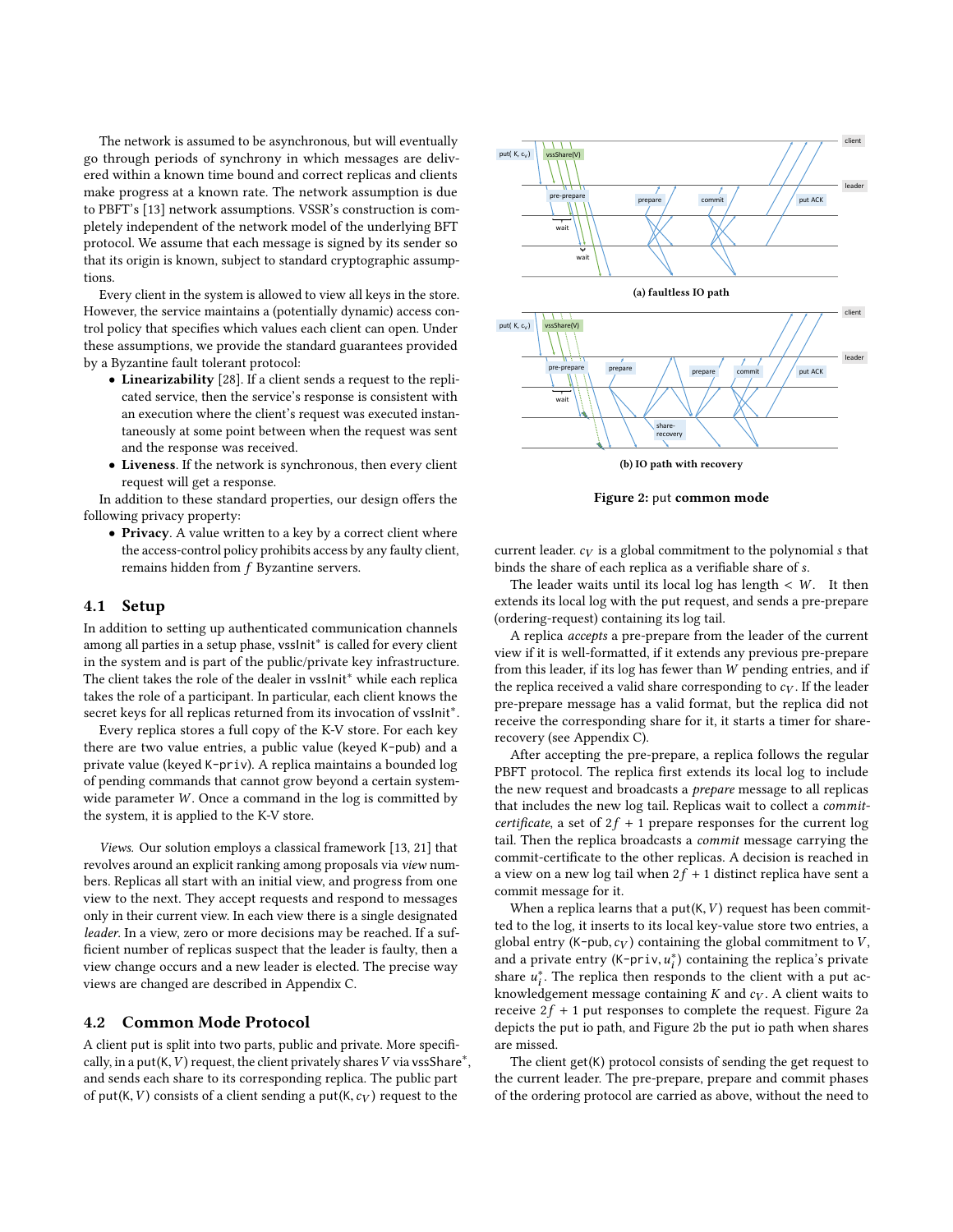wait for shares. At the final stage, when a replica executes the get requests, it returns its share to the client in a response. If the replica is missing its share, it initiates the share-recovery protocol. The client waits to receive  $f + 1$  valid get responses. It uses vssVerify<sup>∗</sup> to verify each response and vssPeconstruct<sup>∗</sup> to reconstruct the secret verify each response, and vssReconstruct<sup>\*</sup> to reconstruct the secret value from the responses.

#### 4.3 Share-Recovery Protocol

There are several circumstances in the protocol when a replica discovers it is missing its private share of a request and needs to recover it. To initiate share-recovery, a replica broadcasts a recovery request. Other replicas respond to a share-recovery request with the output of vssRecoverContrib<sup>∗</sup> . After receiving a response, the original replica uses vssRecoverVerify<sup>∗</sup> to check the response. If the response is valid, then it is stored, and if it is invalid, then it is dropped. When it receives  $f + 1$  valid responses, the replica uses vssRecover<sup>∗</sup> to recover its missing secret share.

#### 4.4 Common mode performance

The common mode protocol incurs the following performance costs. The client interaction with the BFT replicated service is linear, since it needs to populate all replicas with shares. Additionally, the client collects  $f + 1$  responses from servers.

The communication among the replicas to achieve an ordering decision is quadratic. There are several practical variants of BFT replication that achieve linear communication during periods of synchrony and when a leader is non-faulty (e.g., [\[26,](#page-13-5) [33,](#page-13-30) [37\]](#page-13-31)) These improvements are left outside the scope of this paper. However, our modified VSS protocol is designed so it can be incorporated within them without increasing the asymptotic complexity of the common mode.

In terms of latency, the sharing protocol is non-interactive and single-round, and so it can be performed concurrently with the leader broadcast. Recovery incurs extra latency since each replica must ask at least  $f + 1$  correct replicas for their contributions. In the original BFT protocol, recovering a missing request only requires asking 1 correct replica for the request data. In both cases, the recovery protocol is interactive and single-round, so there are no asymptotic increases in latency. However, in practice, there will be a difference in latency between the two scenarios.

Proof Intuition. The full proof that our construction satisfies the linearizability, liveness and privacy properties above is in Appendix [A.](#page-14-1) We present high level intuition behind our proofs here.

To show linearizability and liveness, we show that every execution of our secret shared PBFT protocol can be mapped to an execution of an unmodified PBFT protocol. Since the original PBFT protocol satisfies linearizability and liveness, so does our modified protocol. Privacy is shown by using the fact that to recover a secret shared value, an adversary must obtain the cooperation of at least one correct replica.

## 5 IMPLEMENTATION

We implement a secret shared BFT engine by layering PBFT [\[13\]](#page-13-9) with our secret sharing scheme. Our implementation consists of 4700 lines of Python and 4800 lines of C. We optimize our design for multi-core environments, with one network thread running on a core which never blocks. Additionally, we use one thread for every other core in order to do all cryptographic operations that are required by PBFT and our secret sharing scheme. We use elliptic curve signatures with the secp256k1 library for all signature checking operations and the Relic library [\[2\]](#page-13-32) for all other cryptographic operations related to our scheme. We also make a few optimizations for the Kate et al. and Pedersen secret sharing schemes in order to make them faster.

Kate et al. Kate et al.'s secret sharing scheme lends itself for extensive caching during setup time. Once the powers  $g^{\tau}$  are known<br>for all i, we construct precomputation tables for each coefficient so for all j, we construct precomputation tables for each coefficient so that all exponentiations during runtime leverage these tables for efficiency. In the sharing step, we first use the well known Horner's method to optimize the share evaluation. However, we also note that each intermediate value obtained in Horner's method when evaluating  $s(i)$  is also the coefficient of the quotient polynomial  $\frac{s(x)-s(i)}{x-i}$  which means that we can do the necessary division re-<br>quired for free before using our precomputation tables to evaluate quired for free before using our precomputation tables to evaluate the quotient at  $\tau$ . In the share verification step, every verification requires the value of  $e(g, g)$  so we can precompute that as well to save a bilinear map operation. Also in the share verification phase, the division of  $\frac{g}{g}$  only has *n* possible values, which means that we can precompute all of these values as well. Finally, when doing Lagrange interpolation, we know that the indices range from 0 to  $n - 1$  and in the denominator, we need to compute the product of differences of these indices. Thus, to avoid taking inverses, we simply take inverses of all  $n$  values of the differences which means that during runtime, we only have to do multiplications.

Pedersen. Pedersen's secret sharing scheme does not lend itself to as much caching since most of the values are unknown beforehand. However, we do generate precomputation tables for both q and h during setup and compute the inverses to make Lagrange interpolation easier.

## 6 EVALUATION

Our evaluation seeks to answer two basic questions. First, we investigate the costs of each API call in our secret sharing scheme. Then, we look at how expensive it is to incorporate our secret sharing scheme into a BFT key value store. We instantiate VSSR using the DPRF in Naor et al. [\[40\]](#page-13-25) and two different VSS schemes: Pedersen's VSS scheme [\[44\]](#page-13-8) and Kate et al.'s VSS scheme [\[31\]](#page-13-4). We call the Pedersen instantiation Ped-VSSR and the Kate et al. instantiation KZG-VSSR. Our implementation uses the Relic [\[2\]](#page-13-32) cryptographic library and, for our elliptic-curve algorithms, the BN\_P254 curve.

We build a private BFT key value store using PBFT replication [\[13\]](#page-13-9), implemented in Python and C, incorporating VSSR into the write path of the algorithm.

## 6.1 Microbenchmarks

For our microbenchmarks, we evaluate each function in our VSSR scheme. We vary the number of replicas from 4 to 211 and measure the latency and throughput of each operation. We use EC2 c5.xlarge instances in order to run our microbenchmarks, which have 4 virtual CPUs per instance.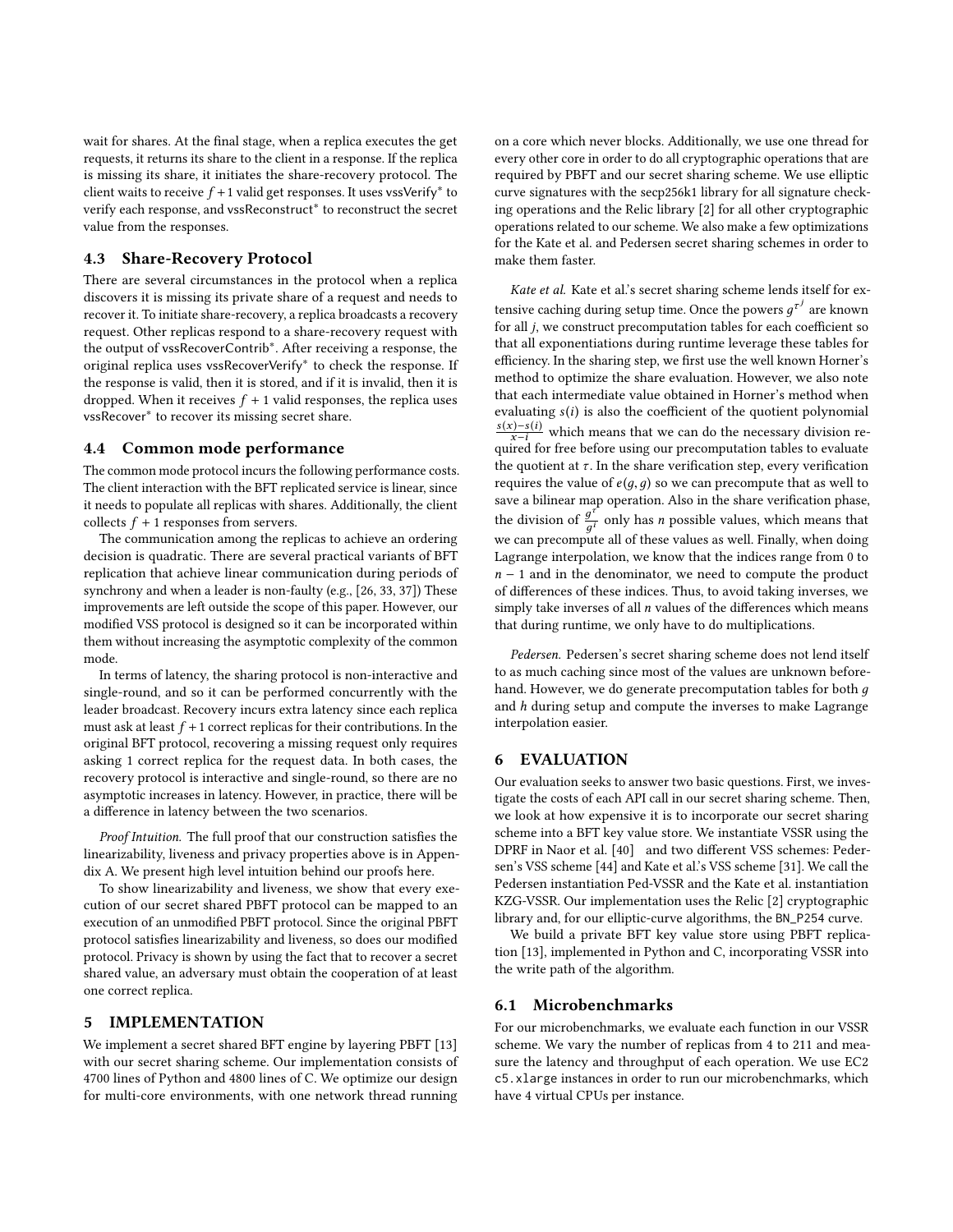<span id="page-10-0"></span>

Figure 3: vssShare<sup>∗</sup> latency and throughput vs. *n* 

The module that implements our secret sharing scheme optimizes for throughput, while compromising slightly on latency. Each API call runs on a single core; the task is run to completion and the result is returned in the order that the tasks were enqueued. This maximizes for throughput due to the lack of cross core communication, but at the expense of request latency as many of the underlying cryptographic operations can leverage multi-core environments to execute faster.

Each microbenchmark ran for at least 60 seconds and collected at least 30 samples. Before computing the final statistic, we ignored any requests that were completed in the first 10 seconds and the last 10 seconds of the run. We report the aggregate throughput during the run and the mean and standard deviation of the latency of each request completed in our run.

6.1.1 vssShare<sup>∗</sup> Microbenchmark. Figure [3a](#page-10-0) shows that Ped-VSSR can sustain more sharings per second than KZG-VSSR for all cluster sizes. This gap increases as the number of replicas increases. The difference between Ped-VSSR and KZG-VSSR is due to the underlying VSS scheme. KZG-VSSR computes witnesses for each share, which involves evaluating a polynomial in the elliptic curve

<span id="page-10-1"></span>

Figure 4: Volume the dealer transmits per replica to share a secret among *n* replicas

group. Additionally, the throughput decrease is quadratic since evaluating each share (or witness) takes  $O(n)$  CPU time and there are *n* shares. So, vssShare<sup>\*</sup> takes  $O(n^2)$  time for both KZG-VSSR<br>and Ped-VSSR We see this cost mirrored in the latency graph as and Ped-VSSR. We see this cost mirrored in the latency graph as well in Figure [3b.](#page-10-0)

Figure [4](#page-10-1) shows the size of the share and associated metadata that is sent to each replica when the client shares a single 254 bit integer, which is equal to the disk space that the replica needs to store a secret shared value. As expected, Ped-VSSR has a linearly increasing bandwidth and storage footprint with respect to the cluster size. Meanwhile, KZG-VSSR only requires each replica to store 860 bytes of information irrespective of the cluster size.

<span id="page-10-2"></span>

Figure 5: vssVerify<sup>\*</sup> latency and throughput vs. *n* 

<span id="page-10-3"></span>

Figure 6: vssReconstruct<sup>∗</sup> latency and throughput vs. *n* 

<span id="page-10-4"></span>

Figure 7: vssRecoverContrib<sup>∗</sup> la<mark>tency and throughput vs.</mark> *n* 

6.1.2 vssVerify<sup>∗</sup> Microbenchmark. Figure [5](#page-10-2) shows that the throughput and latency of verifying a share, which is done by the replicas upon receiving a share. We see that KZG-VSSR's latency and throughput stays constant at 117 operations per second with a 350 millisecond mean latency irrespective of the cluster size. Meanwhile, Ped-VSSR's throughput decreases and latency increases as the number of replicas in the cluster increases. We see that KZG-VSSR is asymptotically faster than Ped-VSSR, but Ped-VSSR's cheaper cryptographic operations still causes it to outperform KZG-VSSR.

6.1.3 vssReconstruct<sup>∗</sup> Microbenchmark. vssReconstruct<sup>∗</sup> has almost identical performance between KZG-VSSR and Ped-VSSR, as we see in Figure [6.](#page-10-3) vssReconstruct<sup>∗</sup> does not include the time taken to run vssVerify<sup>∗</sup> since share verification happens when the message itself is verified. Figure [6a](#page-10-3) shows that vssReconstruct<sup>∗</sup> can occur at very high throughput with its performance dropping off quadratically. Figure [6b](#page-10-3) similarly shows that the latency is increasing quadratically as the cluster size increases. This quadratic performance hit is due to the quadratic number of modular multi-.<br>plications each vssReconstruct® requires.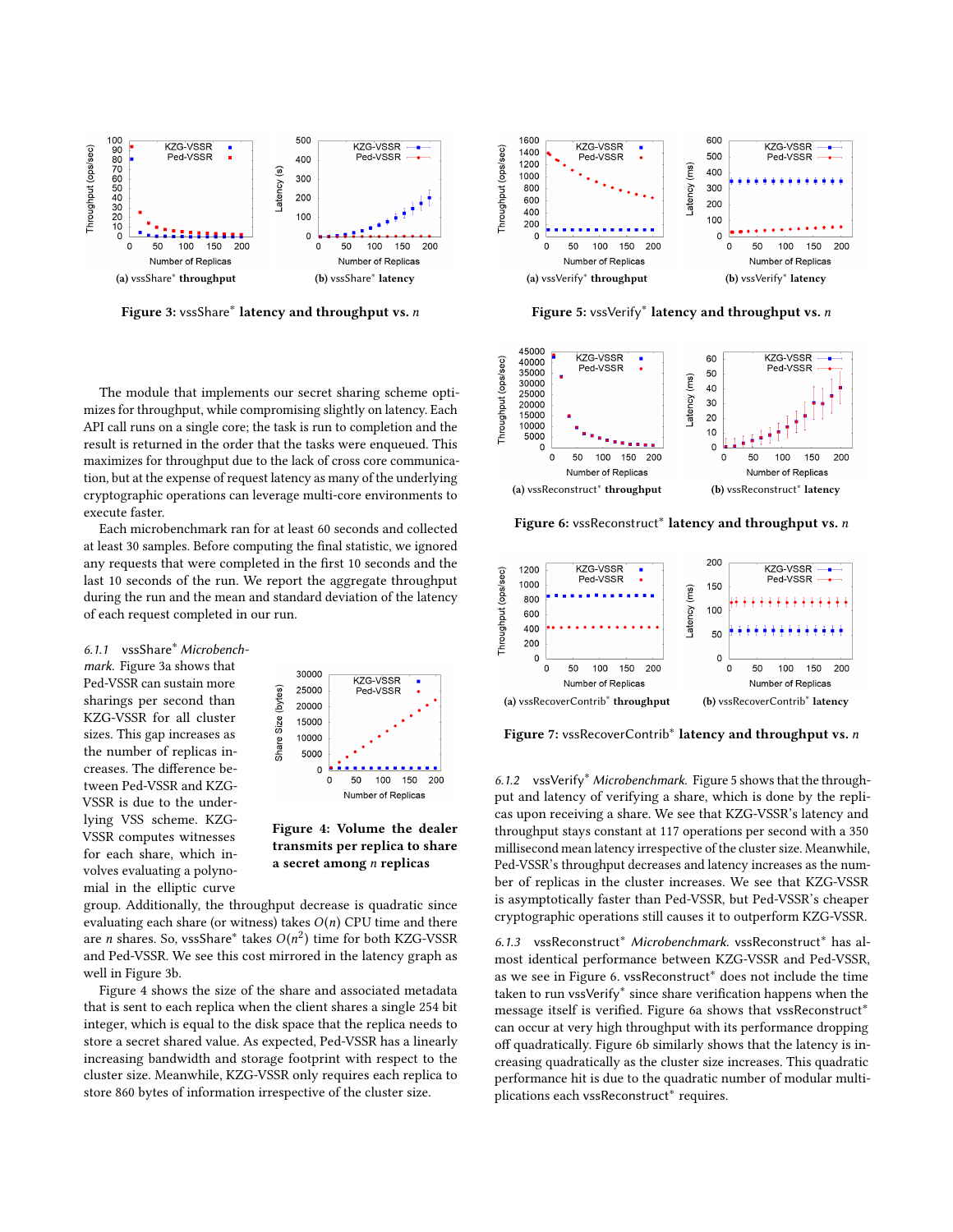<span id="page-11-0"></span>

Figure 8: vssRecoverVerify<sup>∗</sup> la<mark>tency and throughput vs.</mark> *n* 

<span id="page-11-1"></span>

Figure 9: vssRecover<sup>∗</sup> latency and throughput vs. *n* 

6.1.4 vssRecoverContrib<sup>∗</sup> Microbenchmark. Figure [7](#page-10-4) shows that vssRecoverContrib<sup>\*</sup> throughput and latency is independent of the cluster size for both KZG-VSSR and Ped-VSSR. Additionally, Ped-VSSR's vssRecoverContrib<sup>∗</sup> has exactly half the throughput (430 vs. 860) and twice the latency (118 ms vs. 59 ms) of KZG-VSSR. This is a side effect of using recovery polynomials to do share recovery. vssRecoverContrib<sup>∗</sup> only has to do a constant amount of work per recovery. Ped-VSSR's vssRecoverContrib<sup>∗</sup> operation requires two polynomial shares to be recovered while while KZG-VSSR only requires one.

6.1.5 vssRecoverVerify<sup>∗</sup> Microbenchmark. Figure [8](#page-11-0) shows that KZG-VSSR's vssRecoverVerify<sup>∗</sup> operation has higher throughput and lower latency than Ped-VSSR. This performance difference occurs since vssRecoverVerify<sup>∗</sup> must combine commitments and witnesses from the contributions received from vssRecoverContrib<sup>∗</sup> . KZG-VSSR performs this computation using a constant number of elliptic curve multiplications whereas Ped-VSSR computes this using a linear number of elliptic curve multiplications. Thus, as the cluster size increases, Ped-VSSR's performance also degrades accordingly.

6.1.6 vssRecover<sup>\*</sup> Microbenchmark. Similar to vssReconstruct<sup>\*</sup>, share verification via vssRecoverVerify<sup>∗</sup> happens in our implementation upon receiving each share from a replica. Figure [9](#page-11-1) shows that vssRecover<sup>∗</sup> incurs costs primarily due to interpolation (like vssReconstruct<sup>∗</sup> ), evaluation of the DPRF and interpolation of any witnesses. Therefore, asymptotically, we see in Figure [9a](#page-11-1) and Fig-ure [9b](#page-11-1) that vssRecover<sup>\*</sup> behaves similarly to vssReconstruct<sup>\*</sup> but with an order of magnitude lower throughput and an order of magnitude higher latency.

<span id="page-11-2"></span>

Figure 10: PUT operation latency and throughput vs. n

## 6.2 Incorporating VSSR into PBFT

We incorporate VSSR into a PBFT implementation in order to implement a threshold trusted third party (T3P). We instantiate our T3P using KZG-VSSR and Ped-VSSR, which we will refer to as KZG-T3P and Ped-T3P. We also implement and evaluate a key-value store on top of KZG-T3P, Ped-T3P, and PBFT.

To generate load in our evaluation, a client sends PUT requests asynchronously to the primary. The client pregenerates the requests to send to the cluster and loops through them once they are finished. For our throughput experiments, the clients asynchronously send enough requests at a time to saturate the system. For our latency benchmarks, the clients send requests serially and measure the latency of each request. We used Amazon AWS to run our tests and used c5.4xlarge instances for all clients and replicas.

Similar to our microbenchmarks, our implementation uses the Relic [\[2\]](#page-13-32) cryptographic library for most cryptographic operations and the BN\_P254 elliptic curve. For signatures in PBFT, our implementation uses the optimized secp256k1 library used in Bitcoin.

6.2.1 Benchmarks. Figure [10b](#page-11-2) shows that for all schemes and cluster sizes, the request latency is less than 35 milliseconds. We see the expected performance hits, such as KZG-T3P having lower performance than Ped-T3P and secret sharing having some overhead over vanilla PBFT. However, the total latencies show that our scheme is efficient enough to be used in certain scenarios.

Figure [10a](#page-11-2) shows the throughput overhead of secret sharing. Due to the quadratic overhead of Ped-T3P and PBFT, we see that the performance penalty stays roughly constant over all cluster sizes. Since KZG-T3P is linear, we see the performance overhead shrinking slightly as the cluster size increases. PBFT took a 78% performance hit in throughput when going from  $n = 4$  to  $n = 25$ . Similarly, Ped-T3P took a 79% performance hit. However, KZG-T3P did a linear number of cryptographic operations that dominated the performance overhead and only suffered a 60% drop.

#### 7 RELATED WORK

This paper makes three primary contributions: VSSR, a framework for building VSS schemes that provides share recovery; KZG-VSSR, an instantiation of VSSR that has linear dealer cost on the sharing phase; and a threshold trusted third party (T3P) built by combining VSSR with a Byzantine Fault Tolerant state machine. We discuss the related works below.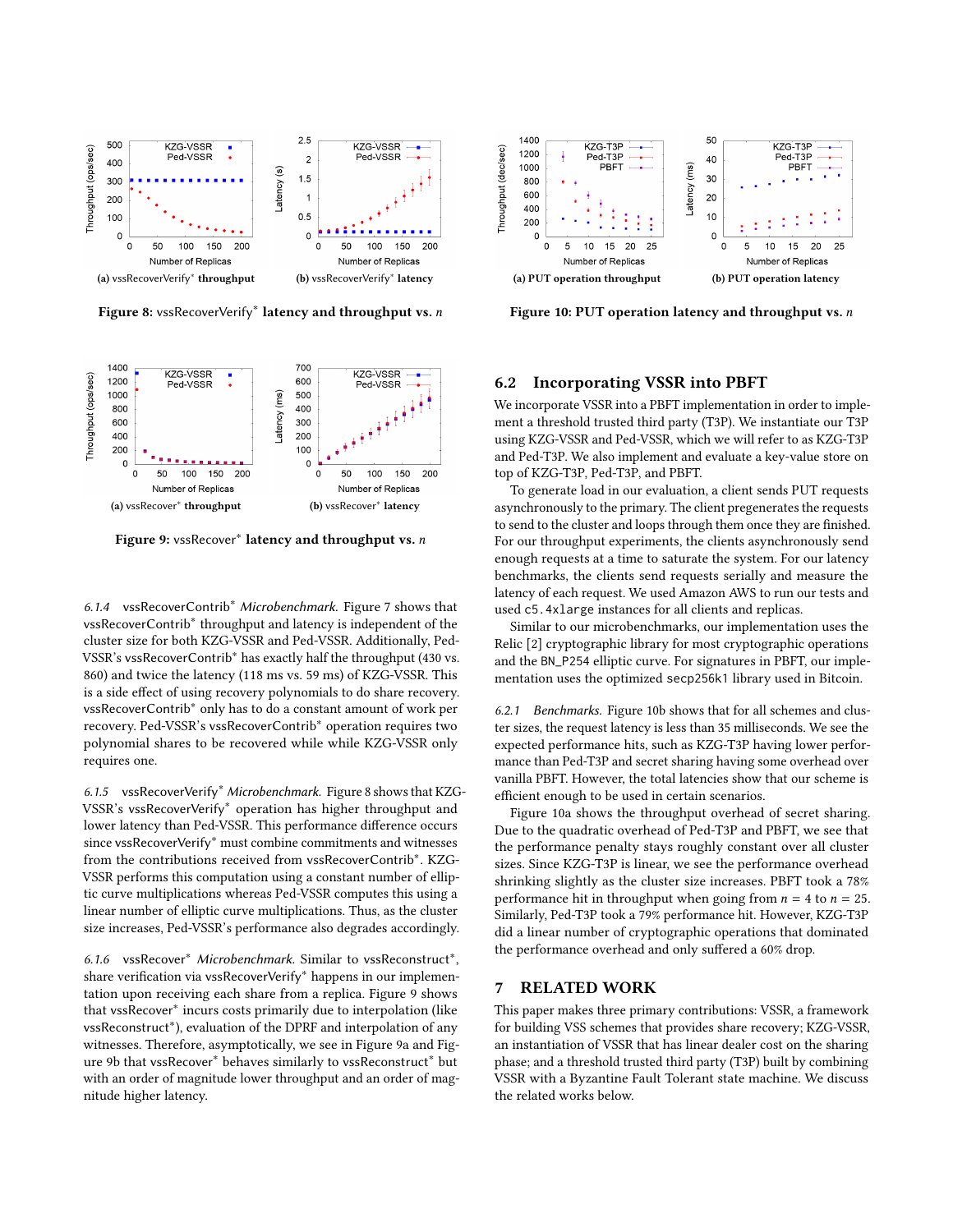## 7.1 Proactive secret sharing

A treatment of the prior work in verifiable secret sharing and asynchronous verifiable secret sharing is given in Section [2.2.](#page-1-0) Unlike those prior works though, another way to approach share recovery is through proactive secret sharing. Proactive secret sharing has been used in threshold signature schemes [\[15,](#page-13-33) [17\]](#page-13-34) and in storage systems [\[6,](#page-13-21) [51\]](#page-13-35). Using proactive secret sharing for share recovery would require sending a random polynomial that has nothing in common with the original shared polynomial except for the share that the recovering replica is interested in.

Prior work in proactive secret sharing [\[30\]](#page-13-20) is difficult to apply directly to the problem of share recovery, however. Some works [\[29,](#page-13-36) [30\]](#page-13-20) assume a synchronous broadcast channel that delivers to all replicas instantaneously, which greatly simplifies the problem of agreeing on a random recovery polynomial. Other proactive secret sharing systems [\[6,](#page-13-21) [18,](#page-13-37) [23,](#page-13-38) [41,](#page-13-22) [42,](#page-13-18) [51\]](#page-13-35) require replicas to reshare their secret shares and a new polynomial is formed through interpolation. Batching [\[4,](#page-13-23) [5\]](#page-13-24) and parallelization [\[24\]](#page-13-39) also have been explored in proactive secret sharing schemes, and while batching provides similar asymptotic guarantees to KZG-VSSR, it does so at a large latency cost. PVSS [\[53\]](#page-13-40) does not make any such assumption and can be used in VSSR, but it suffers from an exponential setup cost in the number of faults it tolerates, making it unusable for tolerating more than a few faults. MPSS [\[48\]](#page-13-41) uses a Byzantine agreement protocol in order to explicitly agree on the random recovery polynomial, which would add a few additional rounds to VSSR if used in share reconstruction. CHURP [\[36\]](#page-13-19) uses bivariate polynomials and thus the share refresh protocol incurs a quadratic cost.

Although closest "in spirit" to proactive recovery schemes, VSSR addresses only the share phase. It is left for future work to see whether proactive share recovery can be expedited with techniques borrowing from VSSR.

#### 7.2 Privacy in BFT

Methods to store data across  $n$  storage nodes in a way that ensures the privacy, integrity, and availability of the data despite up to  $k$  of these nodes being compromised is a theme that has been revisited numerous times in the last 30 years (e.g., [\[19,](#page-13-42) [25,](#page-13-43) [27,](#page-13-44) [35,](#page-13-45) [50\]](#page-13-46)). The proposals in this vein of research often do not defend against the misbehavior of the data writers. In particular, a data writer might deploy data to the storage nodes in a way that makes data recovery impossible or ambiguous, in the sense that the data reconstructed depends on which correct nodes cooperate to do so. Protecting against corrupt data writers is one of the primary goals of verifiable secret sharing and its derivatives, for which we've surveyed the most directly related works in Section [2.](#page-1-1)

With the rise of blockchains supporting smart contracts, there has been a resurgence of activity in finding ways to add privacy guarantees to Byzantine fault-tolerant algorithms, and indeed this is one motivation behind our work. Another class of approaches to this problem uses zero knowledge proofs [\[38,](#page-13-47) [47\]](#page-13-48) for privacy. These approaches provide a very strong guarantee where it is impossible for anyone (other than the data owner) to recover the sensitive data, but where anyone can validate that the data satisfies some prespecified properties. However, such systems only work for a limited set of applications, rather than general purpose state machines that we

target here. Additionally, these systems do not have any control over the data itself; i.e., the sensitive data must be managed by the owner, which is not suitable for a large class of applications.

CALYPSO [\[32\]](#page-13-49) resolves this through the use of a publicly verifiable secret sharing scheme, but they require two BFT clusters—one for access control and one for secret management. Thus, their protocol requires more replicas to operate. Additionally, CALYPSO requires the access-control policy to be specified ahead of time by the client, whereas a T3P can easily allow dynamic access-control policies.

A related line of work addresses the problem of causal ordering in Byzantine systems using secret sharing [\[9,](#page-13-50) [20,](#page-13-51) [45\]](#page-13-52). However, these systems use secret sharing to hide commands from the replicated service for fairness and consequently reveal the commands immediately. Thus, these techniques do not help with our key problem of share recovery.

## 8 CONCLUSION

This paper investigates how to incorporate verifiable secret sharing (VSS) into Byzantine fault tolerance (BFT) protocols. Solving the VSS with share recovery problem is a necessary first step towards that goal. Thus, we presented a framework, VSSR, and instantiated it using two distinct VSS schemes in order to solve the VSS with share recovery problem. We then incorporated these two instantiations into PBFT and evaluated them with a private key value store.

## ACKNOWLEDGEMENTS

We would like to thank the anonymous reviewers for their feedback on our paper. Ethan Cecchetti and Dragos-Adrian (Adi) Seredinschi provided helpful discussion on various aspects of the paper. This work was supported by NSF grant DGE-1650441. Any opinions, findings, and conclusions or recommendations expressed in this material are those of the authors and do not necessarily reflect the views of the funding agencies.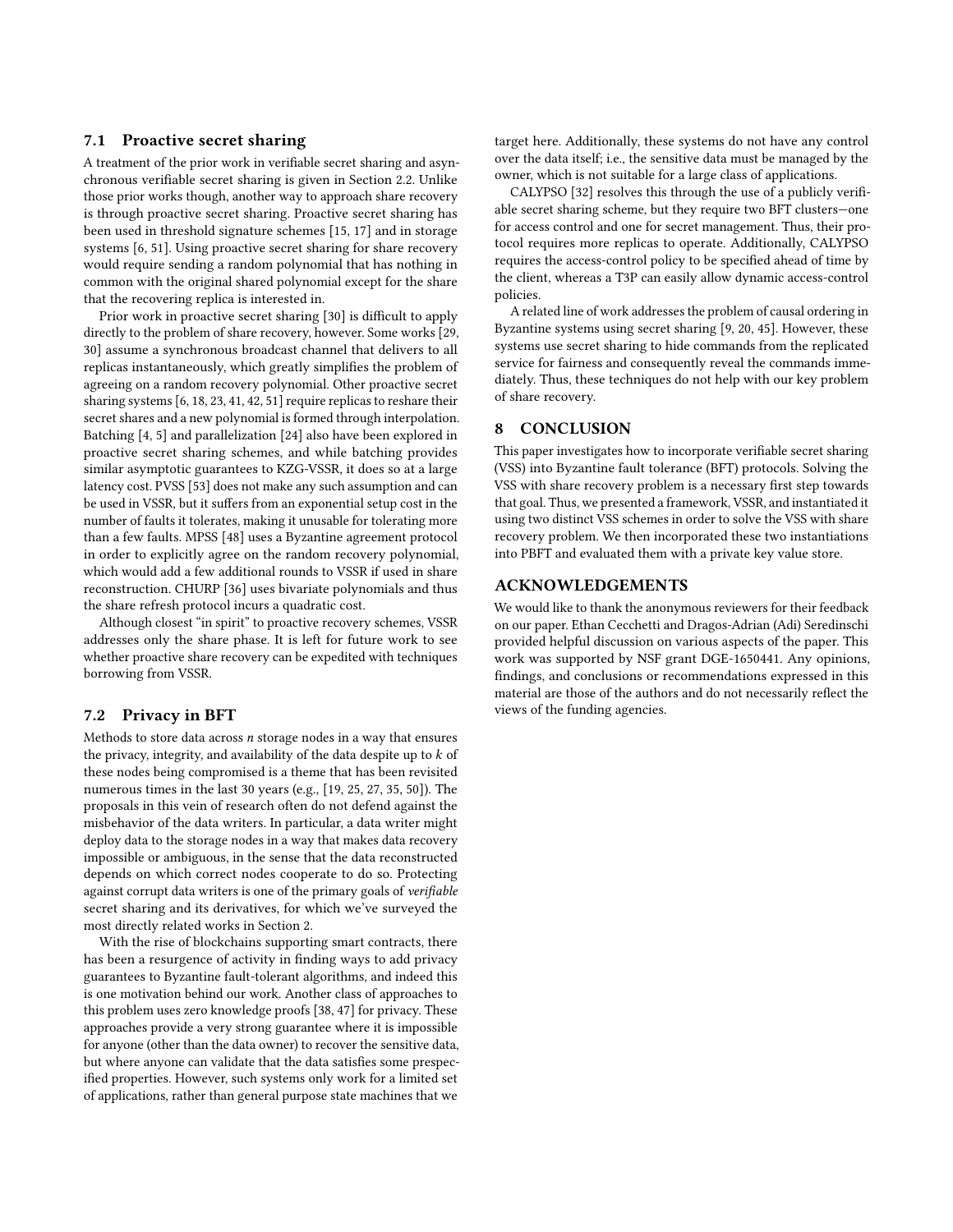#### **REFERENCES**

- <span id="page-13-3"></span>[1] T. Yurek A. Kate, A. Miller. 2019. Brief Note: Asynchronous Verifiable Secret Sharing with Optimal Resilience and Linear Amortized Overhead. arXiv preprint arXiv:1902.06095 (2019).
- <span id="page-13-32"></span>[2] D. F. Aranha and C. P. L. Gouvêa. [n.d.]. RELIC is an Efficient LIbrary for Cryptography. [https://github.com/relic-toolkit/relic.](https://github.com/relic-toolkit/relic)
- <span id="page-13-17"></span>[3] M. Backes, A. Datta, and A. Kate. 2013. Asynchronous computational VSS with reduced communication complexity. In Topics in Cryptology – CT-RSA 2013 (LNCS), Vol. 7779. 259–276.
- <span id="page-13-23"></span>[4] J. Baron, K. El Defrawy, J. Lampkins, and R. Ostrovsky. 2014. How to Withstand Mobile Virus Attacks, Revisited. In ACM Conference on Principles of Distributed Computing (PODC) 2014. 293–302.
- <span id="page-13-24"></span>[5] J. Baron, K. El Defrawy, J. Lampkins, and R. Ostrovsky. 2015. Communication-Optimal Proactive Secret Sharing for Dynamic Groups. In International Conference on Applied Cryptography and Network Security (ACNS) 2015. 23–41.
- <span id="page-13-21"></span>[6] K. D. Bowers, A. Juels, and A. Oprea. 2009. HAIL: A high-availability and integrity layer for cloud storage. In ACM Conference on Computer and Communications Security (CCS) 2009. 187–198.
- <span id="page-13-16"></span>[7] G. Bracha and S. Toueg. 1985. Asynchronous Consensus and Broadcast Protocols. J. ACM 32, 4 (Oct. 1985), 824–840.
- <span id="page-13-15"></span>[8] C. Cachin, K. Kursawe, A. Lysyanskaya, and R. Strobl. 2002. Asynchronous verifiable secret sharing and proactive cryptosystems. In  $9^{th}$  ACM Conference on Computer and Communications Security (CCS).
- <span id="page-13-50"></span>[9] C. Cachin, K. Kursawe, F. Petzold, and V. Shoup. 2001. Secure and efficient asynchronous broadcast protocols. In Advances in Cryptology – CRYPTO '01. 524–541.
- <span id="page-13-26"></span>[10] C. Cachin, K. Kursawe, and V. Shoup. 2005. Random oracles in Constantinople: Practical asynchronous Byzantine agreement using cryptography. Journal of Cryptology 18 (July 2005), 219–246. Issue 3.
- <span id="page-13-14"></span>[11] R. Canetti and T. Rabin. 1993. Fast Asynchronous Byzantine Agreement with Optimal Resilience. In 25<sup>th</sup> ACM Symposium on Theory of Computing (STOC). 42–51.
- <span id="page-13-13"></span>[12] I. Cascudo and B. David. 2017. SCRAPE: Scalable randomness attested by public entities. In International Conference on Applied Cryptography and Network Security (ACNS). Springer, 537–556.
- <span id="page-13-9"></span>[13] M. Castro and B. Liskov. 2002. Practical Byzantine Fault Tolerance and Proactive Recovery. ACM Transactions on Computer Systems 20, 4 (2002).
- <span id="page-13-2"></span>[14] B. Chor, S. Goldwasser, S. Micali, and B. Awerbuch. 1985. Verifiable secret sharing and achieving simultaneity in the presence of faults. In  $26^{th}$  IEEE Symposium on Foundations of Computer Science (FOCS). 383–395.
- <span id="page-13-33"></span>[15] R. Cramer, R. Gennaro, and B. Schoenmakers. 1997. A Secure and Optimally Efficient Multi-Authority Election Scheme. In Advances in Cryptology – EUROCRYPT 1997. 103–118.
- <span id="page-13-0"></span>[16] I. Damgård, V. Pastro, N. Smart, and S. Zakarias. 2012. Multiparty computation from somewhat homomorphic encryption. In Advances in Cryptology – CRYPTO 2012 (LNCS), Vol. 7417. 643–662.
- <span id="page-13-34"></span>[17] Y. Desmedt and Y. Frankel. 1991. Shared generation of authenticators and signatures. In Advances in Cryptology – CRYPTO 1991. 457–469.
- <span id="page-13-37"></span>[18] Y. Desmedt and S. Jajodia. 1997. Redistributing secret shares to new access structures and its applications. Technical Report ISSE TR-97-01. George Mason University.
- <span id="page-13-42"></span>[19] Y. Deswarte, L. Blain, and J.-C. Fabre. 1991. Intrusion tolerance in distributed computing systems. In IEEE Symposium on Security and Privacy. 110–121.
- <span id="page-13-51"></span>[20] S. Duan, M. K. Reiter, and H. Zhang. 2017. Secure causal atomic broadcast, revisited. In International Conference on Dependable Systems and Networks (DSN)'17. 61–72.
- <span id="page-13-29"></span>[21] C. Dwork, N. Lynch, and L. Stockmeyer. 1988. Consensus in the Presence of Partial Synchrony. J. ACM 35, 2 (April 1988), 288–323.
- <span id="page-13-12"></span>[22] P. Feldman. 1987. A practical scheme for non-interactive verifiable secret sharing. In 28th IEEE Symposium on Foundations of Computer Science (FOCS). 427–438.
- <span id="page-13-38"></span>[23] Y. Frankel, P. Gemmell, P. D. MacKenzie, and M. Yung. 1997. Optimal-resilience proactive public-key cryptosystems. In IEEE Symposium on Foundations of Computer Science (FOCS) 1997. 384–393.
- <span id="page-13-39"></span>[24] M. Franklin and M. Yung. 1992. Communication Complexity of Secure Computation (Extended Abstract). In ACM Symposium on Theory of Computing (STOC) 1992. 699–710.
- <span id="page-13-43"></span>[25] G. R. Ganger, P. K. Khosla, M. Bakkaloglu, M. W. Bigrigg, G. R. Goodson, S. Oguz, V. Pandurangan, C. A. N. Soules, J. D. Strunk, and J. J. Wylie. 2000. Survivable storage systems. IEEE Computer 33 (2000), 61–68. Issue 8.
- <span id="page-13-5"></span>[26] G. G. Gueta, I. Abraham, S. Grossman, D. Malkhi, B. Pinkas, M. K. Reiter, D.-A. Seredinschi, O. Tamir, and A. Tomescu. 2019. SBFT: a scalable and decentralized trust infrastructure. In  $49^{th}$  International Conference on Dependable Systems and Networks (DSN).
- <span id="page-13-44"></span>[27] M. P. Herlihy and J. D. Tygar. 1988. How to make replicated data secure. In Advances in Cryptology – CRYPTO '87 (LNCS), Vol. 293. 379–391.
- <span id="page-13-28"></span>[28] M. P. Herlihy and J. M. Wing. 1990. Linearizability: A correctness condition for concurrent objects. ACM Transactions on Programming Languages and Systems 12 (July 1990), 463–492. Issue 3.
- <span id="page-13-36"></span>[29] A. Herzberg, M. Jakobsson, S. Jarecki, H. Krawczyk, and M. Yung. 1997. Proactive Public Key and Signature Systems. In 4<sup>th</sup>ACM Conference on Computer and Communications Security (CCS). 100–110.
- <span id="page-13-20"></span>[30] A. Herzberg, S. Jarecki, H. Krawczyk, and M. Yung. 1995. Proactive Secret Sharing Or: How to Cope With Perpetual Leakage. In Advances in Cryptology – CRYPTO '95, Vol. 963. 339–352.
- <span id="page-13-4"></span>[31] A. Kate, G. M. Zaverucha, and I. Goldberg. 2010. Constant-size commitments to polynomials and their applications. In Advances in Cryptology – ASIACRYPT 2010 (LNCS), Vol. 6477. 177–194.
- <span id="page-13-49"></span>[32] E. Kokoris-Kogias, E. C. Alp, S. D. Siby, N. Gailly, L. Gasser, P. Jovanovic, E. Syta, and B. Ford. 2018. CALYPSO: Auditable Sharing of Private Data over Blockchains. Cryptology ePrint Archive, Report 2018/209. [https://eprint.iacr.org/2018/209.](https://eprint.iacr.org/2018/209)
- <span id="page-13-30"></span>[33] R. Kotla, L. Alvisi, M. Dahlin, A. Clement, and E. L. Wong. 2009. Zyzzyva: Speculative Byzantine fault tolerance. ACM Transactions on Computer Systems 27, 4 (2009).
- <span id="page-13-10"></span>[34] R. Kotla, A. Clement, E. Wong, L. Alvisi, and M. Dahlin. 2008. Zyzzyva: speculative byzantine fault tolerance. Commun. ACM 51, 11 (2008), 86–95.
- <span id="page-13-45"></span>[35] H. Krawczyk. 1994. Secret sharing made short. In Advances in Cryptology -CRYPTO '93 (LNCS), Vol. 773. 136–146.
- <span id="page-13-19"></span>[36] S. K. D. Maram, F. Zhang, L. Wang, A. Low, Y. Zhang, A. Juels, and D. Song. 2019. CHURP: Dynamic-Committee Proactive Secret Sharing. Cryptology ePrint Archive, Report 2019/017. [https://eprint.iacr.org/2019/017.](https://eprint.iacr.org/2019/017)
- <span id="page-13-31"></span>[37] J.-P. Martin and L. Alvisi. 2006. Fast Byzantine consensus. IEEE Transactions on Dependable and Secure Computing 3, 3 (July 2006), 202–215.
- <span id="page-13-47"></span>[38] Ian Miers, Christina Garman, Matthew Green, and Aviel D Rubin. 2013. Zerocoin: Anonymous distributed e-cash from bitcoin. In IEEE Symposium on Security and Privacy 2013. 397–411.
- <span id="page-13-27"></span>[39] A. Miller, Y. Xia, K. Croman, E. Shi, and D. Song. 2016. The honey badger of BFT protocols. In 23<sup>rd</sup> ACM Conference on Computer and Communications Security  $\bar{C}$ CCS). 31–42.
- <span id="page-13-25"></span>[40] M. Naor, B. Pinkas, and O. Reingold. 1999. Distributed pseudo-random functions and KDCs. In Advances in Cryptology – EUROCRYPT '99 (LNCS), Vol. 1592. 327– 346.
- <span id="page-13-22"></span>[41] V. Nikov and S. Nikova. 2005. On Proactive Secret Sharing Schemes. In International Workshop on Selected Areas in Cryptography 2004. 308–325.
- <span id="page-13-18"></span>[42] M. Nojoumian and D. R. Stinson. 2013. On dealer-free dynamic threshold schemes. Advances in Mathematics of Communications 7, 1 (Feb. 2013), 39–56.
- <span id="page-13-1"></span>[43] P. S. Nordhold and M. Veeningen. 2018. Minimising communication in honestmajority MPC by batchwise multiplication verification. In International Conference on Applied Cryptography and Network Security (ACNS) 2018 (LNCS), Vol. 10892. 321–339.
- <span id="page-13-8"></span>[44] T. P. Pedersen. 1992. Non-interactive and information-theoretic secure verifiable secret sharing. In Advances in Cryptology - CRYPTO '91 (LNCS), Vol. 576. 129-140.
- <span id="page-13-52"></span>[45] M. K. Reiter and K. P. Birman. 1994. How to securely replicate services. ACM Transactions on Programming Languages and Systems 16, 3 (May 1994), 986–1009.
- <span id="page-13-6"></span>[46] T. Rocket, M. Yin, K. Sekniqi, R. van Renesse, and E. G. Sirer. 2019. Scalable and Probabilistic Leaderless BFT Consensus through Metastability. arXiv preprint arXiv:1906.08936 (2019).
- <span id="page-13-48"></span>[47] Eli Ben Sasson, Alessandro Chiesa, Christina Garman, Matthew Green, Ian Miers, Eran Tromer, and Madars Virza. 2014. Zerocash: Decentralized Anonymous Payments from Bitcoin. In IEEE Symposium on Security and Privacy 2014. 459– 474.
- <span id="page-13-41"></span>[48] D. Schultz, B. Liskov, and M. Liskov. 2010. MPSS: Mobile Proactive Secret Sharing. ACM Transactions on Information and System Security 13, 4 (Dec. 2010), 1–32.
- <span id="page-13-11"></span>[49] A. Shamir. 1979. How to Share a Secret. Commun. ACM 22, 11 (Nov. 1979), 612–613.
- <span id="page-13-46"></span>[50] M. Tompa and H. Woll. 1988. How to share a secret with cheaters. Journal of Cryptology 1 (1988), 133–138.
- <span id="page-13-35"></span>[51] T. M. Wong, C. Wang, and J. M. Wing. 2002. Verifiable Secret Redistribution for Archive Systems. In International IEEE Security in Storage Workshop 2002.
- <span id="page-13-7"></span>[52] M. Yin, D. Malkhi, M. K. Reiter, G. G. Gueta, and I. Abraham. 2019. HotStuff: BFT consensus with linearity and responsiveness. In  $38<sup>th</sup>$  ACM Conference on Principles of Distributed Computing (PODC).
- <span id="page-13-40"></span>[53] L. Zhou and F. B. Schneider. 2005. APSS: Proactive Secret Sharing in Asynchronous Systems. ACM Transactions on Information and System Security 8, 3 (Aug. 2005), 259–286.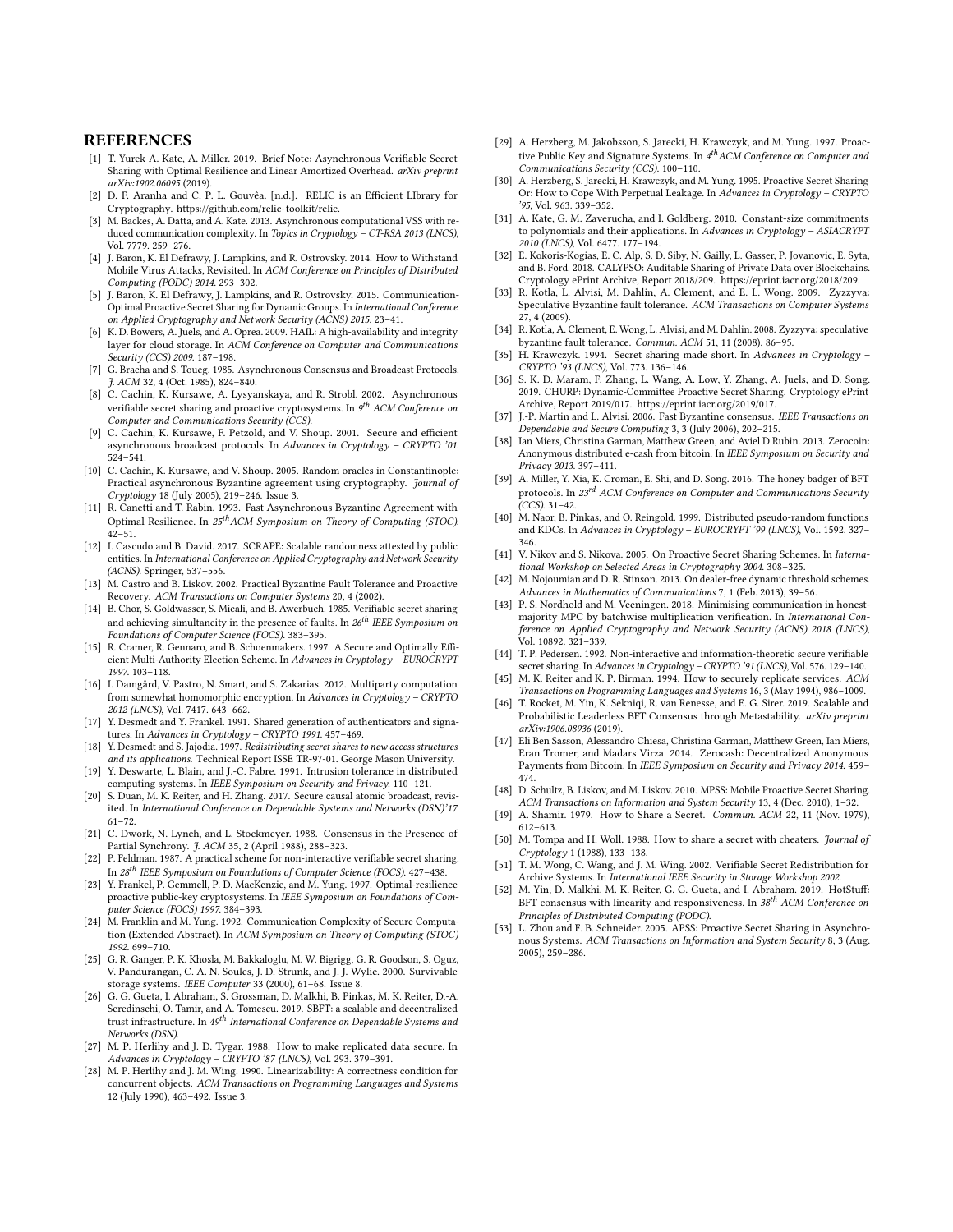#### <span id="page-14-1"></span>A SECURITY

In this appendix, we show why our composition of VSSR along with PBFT is secure. We do this by first observing under what conditions the share recovery protocol will terminate. To show linearizability and liveness, we map every execution of our modified PBFT algorithm to the original PBFT algorithm. Thus, since the original PBFT algorithm satisfies linearizability and liveness, so does our modified algorithm. Then, we show privacy separately.

Share Recovery Protocol Termination. We claim that the share recovery protocol will always terminate if  $f + 1$  replicas have successfully completed the sharing and the network eventually delivers all messages. To see why, recall that a replica that is missing its share needs the output of vssRecoverContrib<sup>∗</sup> from  $f + 1$ <br>replices If  $f + 1$  replices are bonest then they will faithfully call replicas. If  $f + 1$  replicas are honest, then they will faithfully call vssRecoverContrib<sup>∗</sup> and send the output to a replica that is missing its share. The missing share can then be recovered by using vssRecover<sup>∗</sup> to terminate the share recovery protocol.

Normal Case Protocol. In the normal case protocol, we only have changed how the client constructs requests. If a client is honest, then we can simply ignore the secrets being shared in the request and have the client send regular requests in the original run of the PBFT algorithm. The requests are consistent due to the binding property of our verifiable secret sharing (VSS) scheme. If a client is dishonest and sends an invalid share to the replica, then in the original PBFT protocol run the client will drop the request message to the replica. Now, when the message is dropped, the replica can still obtain the request from another replica in the system. In the modified protocol, this is done using the share recovery protocol so we simply wait to deliver the request messages in the original run until the share recovery protocol terminates. Note that if the share recovery protocol never terminates in the modified protocol, that means that less than  $f + 1$  honest replicas have the request. This means that strictly less than  $2f + 1$  total replicas have the request, making it impossible for this request to be prepared. Therefore, if the modified normal case protocol never terminates, then neither does the original protocol. Thus, we see that liveness is unchanged from the original PBFT protocol.

Additionally, through the binding property of our underlying VSS scheme, we know that if a request has been committed, all secret values must be consistently shared. Thus, we see that the linearizability property also follows from linearizability in the original protocol along with binding.

Checkpoint protocol. The checkpoint protocol is identical to a case where the state of the replicated service contains only the commitments of the secret values instead of the secret values themselves. Thus, by the binding property of the underlying VSS scheme, we have a one to one mapping from a run of the checkpoint protocol for our modified PBFT algorithm and the original PBFT algorithm. Therefore, if the original PBFT's checkpoint algorithm provides liveness and linearizability, then so does our modified algorithm.

State Transfer Protocol. The state transfer protocol can be mapped back similarly to the normal case protocol. A replica receiving the value of a key using the share recovery protocol in our modified PBFT would have been receiving the plaintext value of the key in the original PBFT algorithm. We simply delay the plaintext value of the key until the share recovery protocol completes in our modified PBFT protocol. Additionally, in the state transfer protocol, we know that the share recovery protocol will complete since at least  $2f + 1$ replicas have the state at the last checkpoint. This means that at least  $f + 1$  honest replicas have the state, which is sufficient to guarantee termination during periods of synchrony.

Privacy. Our modified PBFT protocol achieves privacy through the hiding property of the VSS protocol. The hiding property says that a legitimate adversary (i.e. one that has at most  $f$  shares of the secret) cannot do nonnegligibly better than guessing the secret at random. Thus, privacy is satisfied unless an adversary gets at least  $f + 1$  shares of a value. However, this means that some correct replica has shared the secret with the adversary which contradicts our threshold assumption. Thus, we see that our modified PBFT protocol preserves linearizability and liveness while also guaranteeing privacy.

## <span id="page-14-0"></span>B INSTANTIATION OF PEDERSEN VSS

We describe how to fit the secret sharing scheme from Pedersen [\[44\]](#page-13-8) into our framework.

- vsslnit(1<sup>k</sup>, k, n) first chooses a safe prime  $q = 2q' + 1$  at least *κ* bits in length, for q' a prime. Also, we let g and h be two distinct generators of the quadratic residues  $OP(\mathbb{Z}^*)$  of  $\mathbb{Z}^*$ distinct generators of the quadratic residues  $QR(\mathbb{Z}_q^*)$  of  $\mathbb{Z}_q^*$ such that  $\log_g(h)$  is unknown. Then,  $vpk_i$  is set to  $\langle g, h \rangle$  for all *i* wek; is set to  $\perp$  for all *i*. The return value of vestnit is all *i. vsk<sub>i</sub>* is set to ⊥ for all *i*. The return value of vssInit is  $\langle q, {\langle \langle \gamma p k_i, \nu s k_i \rangle \rangle}_{i \in [n]} \rangle$ <br>vssShare(s, a, {vnk,}, ,
- vssShare(s, q, {vpk<sub>i</sub>}<sub>i ∈[n]</sub>) first extracts the public key and sets *a* and *h* as defined in vsslnit. Set *s*, be the coefficient gets  $g$  and  $h$  as defined in vssInit. Set  $s_i$  be the coefficient of the  $x^j$  term in s and  $s(i)$  be the evaluation of s at point *i*.<br>Pick  $t \in \mathbb{Z}$  [x] to be a random polynomial of degree  $k = 1$ . Pick  $t \in \mathbb{Z}_q[x]$  to be a random polynomial of degree  $k - 1$ . Similarly, we let  $t_j$  be the coefficient of  $x^j$  term in t and  $t(i)$  be the evaluation of t at point i. Now we set  $u_i$  to be  $t(i)$  be the evaluation of t at point i. Now, we set  $u_i$  to be  $\langle s(i), t(i) \rangle$ . Here, all linear operations on  $u_i$  values are just done element-wise. Set c to be  $\{g^{sj}h^{t_j}\}_{j\in[k]}$ . Then, vssShare<br>returns  $(c, \{u_i\}, \tau_i)$ returns  $\langle c, \{u_i\}_{i \in [n]} \rangle$ .
- vssVerify(vpk<sub>i</sub>, c, u<sub>i</sub>) first extracts  $\{g^{sj}h^{t_j}\}_{j\in[k]}$  from c. Then,  $s(i)$ ,  $t(i)$  is extracted from  $u_i$ . We return true if  $g^{s(i)}h^{t(i)} = \nabla^{k-1}(s_i, t_i)$  is at false at kermic.  $\prod_{j=0}^{k-1} (g^{s_j} h^{t_j})^{i^j}$  and false otherwise.
- $\frac{11_{j=0} (9^{j} h^{j})}{11_{j=0} (9^{j} h^{j})}$  and talled bullet wise.<br>
 vssReconstruct(c, { $\langle vpk_i, u_i \rangle$ }<sub>i ∈ I</sub> if all o vssVerify(*vpk<sub>i</sub>*, *c*, *u<sub>i</sub>*) for all  $i \in I$ . If all of vssVerify calls<br>return true then we continue Otherwise vssPeconstruct return true, then we continue. Otherwise, vssReconstruct returns  $\perp$ . Then, we extract  $s(i)$ ,  $t(i)$  from each  $u_i$ . Finally, we simply do a Lagrange interpolation in order to identify the simply do a Lagrange interpolation in order to identify the unique degree  $k - 1$  polynomial in  $\mathbb{Z}_q[x]$  that goes through the points  $(i, s(i))$  for all  $i \in I$  and return that value.
- vssMakeSecret( $q$ , { $\langle x_i, y_i \rangle$ }<sub>i ∈I</sub>) is identical Kate et. al.'s [\[31\]](#page-13-4)<br>instantiation described in Section 3.7.1 instantiation described in Section [3.7.1.](#page-7-1)
- vssCombineCommitments $(c, \hat{c})$  extracts  $\{g^{sj}h^{t_j}\}_{j \in [k]}$  from c and  $\{g^{\hat{s}j}h^{\hat{t}_j}\}_{{j \in [k]}}$  from ĉ. Then, it returns  $\check{c} = \{ (g^{\hat{s}j}h^{\hat{t}j})(g^{s_j}h^{t_j}) \}_{j \in [k]}.$